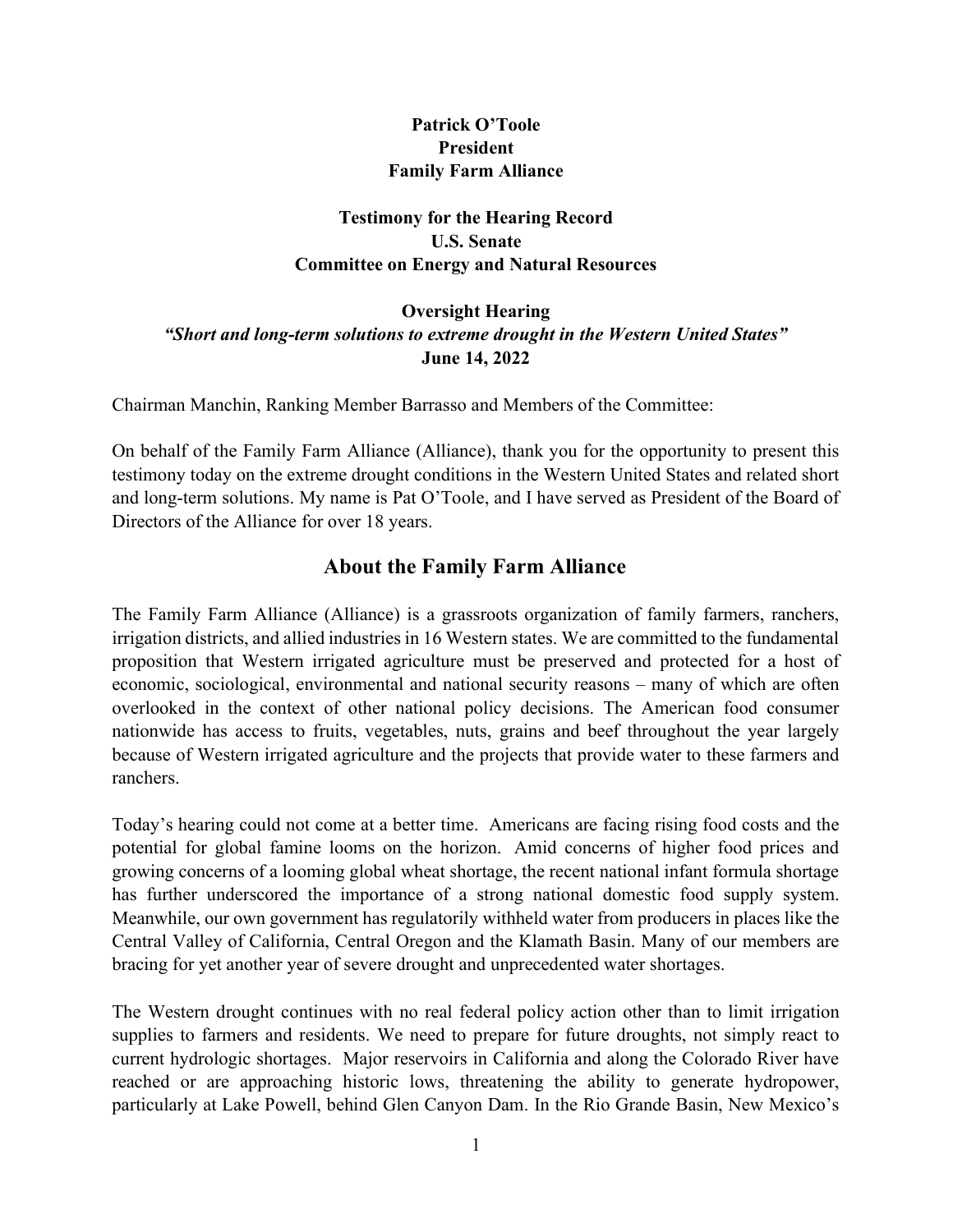Elephant Butte Reservoir is less than 13% full. Our farmers and ranchers that are largely responsible for keeping the nation's grocery store aisles stocked are being forced to leave fields fallow or reduce livestock herds.

At this critical juncture, I appreciate this opportunity to share my observations and recommendations to help our communities in the face of this crisis.

## Personal Background and Experience with Western Drought Challenges

I have served on the Family Farm Alliance's Board of Directors since 1998 and was named as the organization's President in 2005. I am also a former member of Wyoming's House of Representatives. I presently serve on the board of directors of Solutions from the Land and work closely with both the Intermountain Waterfowl Joint Venture and Partners for Conservation.

My family has a strong background in irrigated agriculture and our 140-year-old ranch (Ladder Ranch) is located near Savery, Wyoming. Our family raises cattle, sheep, horses, dogs and children. My family and Ladder Ranch were the recipients of the distinguished 2014 Wyoming Leopold Environmental Stewardship Award. Our ranch straddles the Wyoming-Colorado border at the headwaters of the Colorado River, which has long afforded me the opportunity to view some unique water issues first-hand. I have personally testified before Congressional committees several times, and Alliance representatives have testified before Congress nearly 90 times since 2005. We've seen the ups and downs and the volatility of weather and the changing climate—now it's clear that the cycle of life has been disturbed.

## Overview of the Western Drought

This testimony focuses on this year's drought – an unprecedented disaster for many farmers and ranchers, their families and rural communities across the West. At a time when Western water projects are typically operating at full strength, with delivery canals bringing essential water supplies to the headgates of thousands of farmers and ranchers, crushing drought conditions are once again leaving millions of acres of productive farm and ranch land without water this spring. Many of our farmers and ranchers this year are going to be hit hard by this "unprecedented" drought, the second straight year we've used the term "unprecedented" when describing the Western drought.

Some of our producers in the Great Plains and the northern Rocky Mountains saw some recent relief when heavy precipitation fell across much of the contiguous U.S. in late May. Improvements to drought conditions were widespread in the Great Plains, with parts of central Kansas seeing two-category improvements to conditions, according to the U.S. Drought Monitor.

Despite the improving drought conditions, agricultural problems continued in the region. Winter wheat harvest potential in Kansas was reduced by over 25%, while conditions are too wet in parts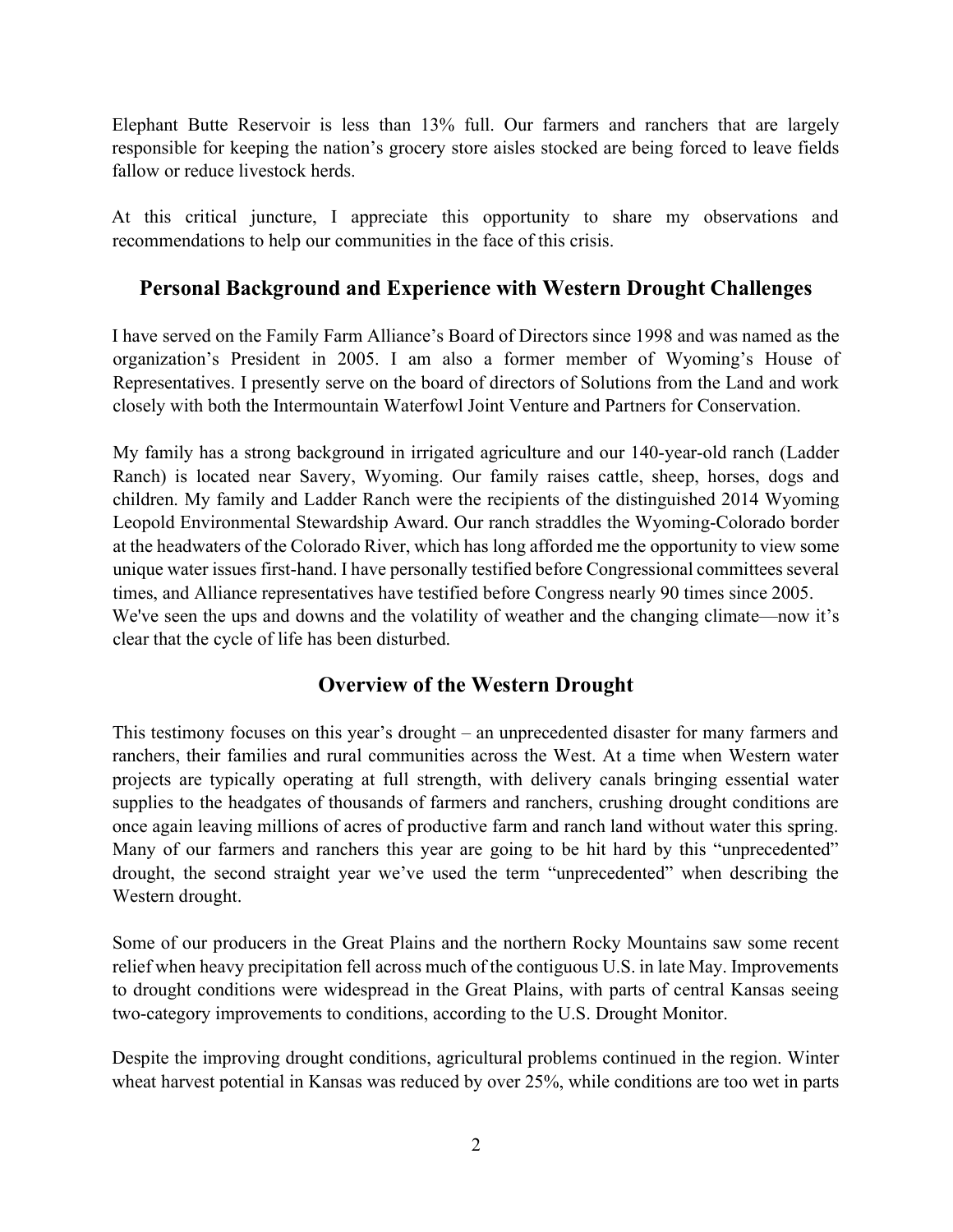of Montana and the Dakotas for planting spring wheat. Impacts from the widespread drought also include reduced grazing for cattle in New Mexico due to wildfire closures in national forests.

In California, the state's two largest reservoirs are at critically low levels moving into the dry season with Shasta Lake currently at 40% of total capacity on June 2 and Lake Oroville at 46% of capacity on May 26. In the Rio Grande Basin, New Mexico's Elephant Butte Reservoir is less than 13% full.

The Colorado River Basin is in its 21<sup>st</sup> year of drought and its reservoirs will end up at their lowest levels since they were initially filled. Central Arizona farmers are facing water cuts resulting from the first ever shortage declaration, and the most recent modeling shows increasing risk of reaching additional critical levels at Lakes Powell and Mead.

The drought impact on Western irrigated agriculture is not limited to the water, either. Reduced hydropower generation and the high cost of replacement power is threatening to cause double digit percentage power cost increases to many farmers and non-agricultural users, compounding significant drought impacts on communities already hard hit by the pandemic and farms struggling to survive in the face of water curtailments and COVID related disruptions. In the midst of the numerous challenges caused by the ongoing drought, efforts are underway to renegotiate new operating guidelines in advance of the expiration of the "Interim Guidelines for the Lower Basin Shortages and the Coordinated Operation for Lake Power and Lake Mead (Interim Guidelines)" in 2026.

Elsewhere in the Lower Colorado River Basin, Southern California's Imperial Irrigation District (IID) delivers Colorado River water to approximately half-million acres of highly productive farmland where a large percentage of the Nation's winter leafy greens and vegetables are grown. Since 2003, IID's water management programs have generated over 7 million acre-feet of conserved water from both on-farm and system efficiency programs, with current conservation efforts yielding nearly 500,000 acre-feet each year. However, this community is also home to the Salton Sea that continues to decline, causing impacts to the environment and public health.

The efficiency conservation measures used to create this conserved water have exacerbated rising salinity levels at the Salton Sea, contributing to the loss of the ecosystem fishery with even broader impacts to the North American flyway. The Sea's shoreline has also receded to expose nearly 28,000 acres of land that was previously underwater, with the exposed playa forecasted to grow to 74,000 acres over the next 25 years. This poses a potentially significant public health risk for neighboring disadvantaged communities, as wind storms scour the exposed playa and contribute to dust emissions that can cause white-out conditions at times. Protecting IID's local rural agrarian community and ensuring that Salton Sea impacts associated with any new or accelerated conservation programs are properly addressed by state, federal and regional partners, will be critical to any basin-wide Colorado River solution.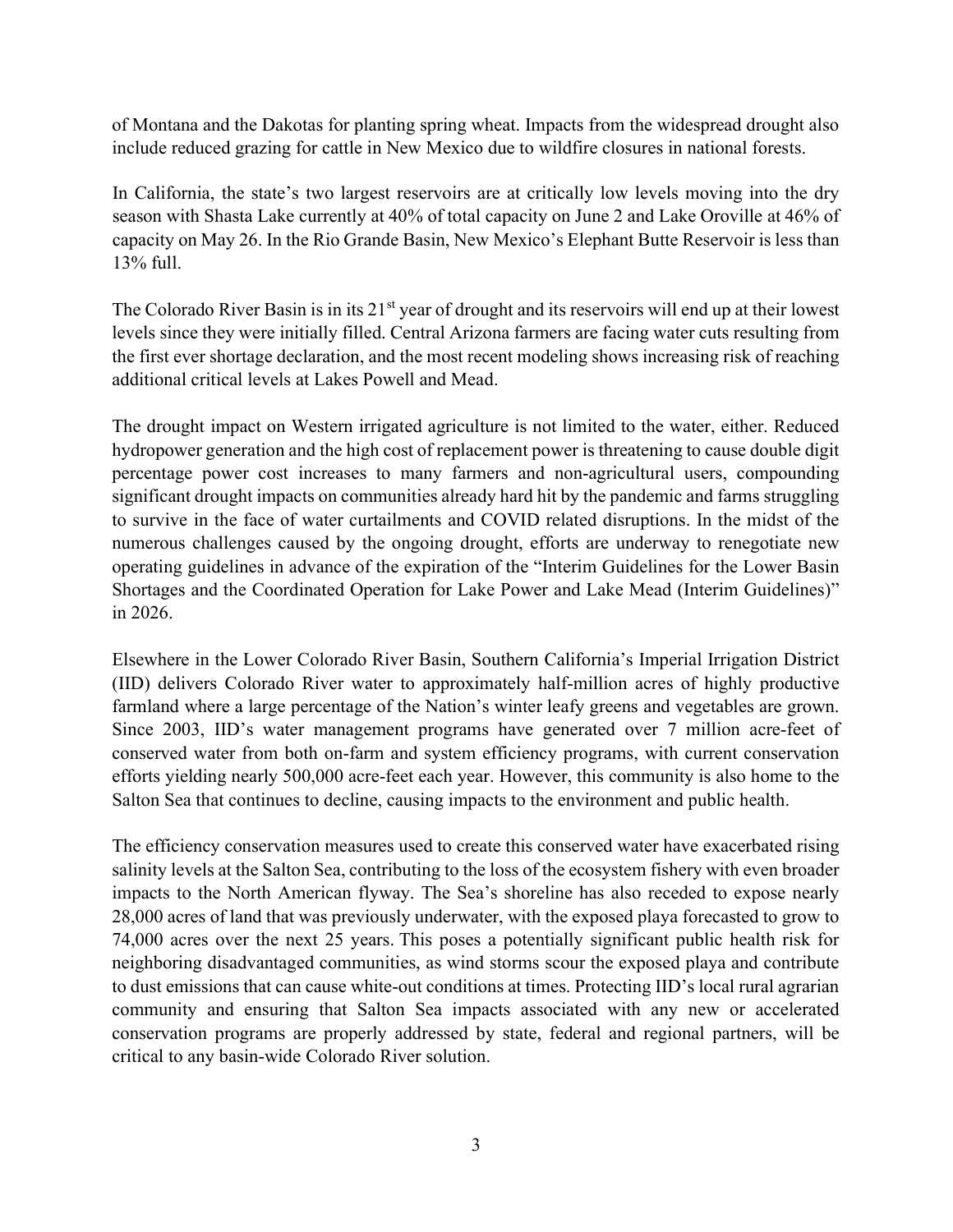Dire challenges are being faced by agricultural water users in California's Central Valley, the Klamath Basin, the Columbia River Basin and its tributaries in Idaho, Oregon and Washington, the Rogue River Basin in southern Oregon, the Colorado River watershed, and the Great Basin. Water users in nearly every region of the West are scrambling, looking for creative ways to stretch scant water supplies. In mountain watershed areas from the Sierra Nevada to the Rocky Mountains, the driest of conditions have prevailed. Forecasting runoff has been an incredible challenge, and much of the meager runoff has been consumed by dry upstream soils. These severe drought conditions, coupled with the arid nature of many parts of the West, again make for a trying, shortened water year.

## Drought Challenges

The current drought crisis underscores some key concerns:

- 1. Improved water infrastructure is needed to protect future water supply reliability. A national coalition of over 220 organizations last year urged Congress to include Western water infrastructure provisions in any potential infrastructure or economic recovery package. Your Committee clearly heard and acted on our coalition's request.
- 2. Water management in the West is becoming too inflexible. Water users served by Western federal water projects – including but not limited to – California's Central Valley Project, the Klamath Project in Oregon and California, and Oregon's Deschutes River Basin – are facing "regulatory droughts" as well as hydrologic droughts. We need a new way of looking at how we manage environmental demands for our limited water resources. We need a broader view of how water is used to meet environmental needs, one that considers state water laws, science, population growth, food production and habitat needs.
- 3. Fierce Western wildfire disasters are becoming an annual occurrence. This underscores the importance of improving on-the-ground management and restoration actions that can lead to improved forest health, which benefits every Western watershed's water supply capability.
- 4. Now is the time for collaboration, not confrontation. Now more than ever, ag producers, municipalities, tribes and conservation groups need to come together to provide locally driven solutions. If we don't, the public policies and resource management strategies that we need to maintain a viable and sustainable rural West will be impossible to achieve.

Western farmers and ranchers faced a brutal growing season in 2021 as drought conditions drastically reduced water deliveries. Many were forced to make difficult decisions about the future of their operations. Cattle ranches and dairy farms liquidated their herds as they ran short of feed and water. Some farmers were forced to tear out certain crops to plant less water-intensive ones. Others let their fields lie fallow.

There are many other impacts that emerge when once-reliable surface water supplies are no longer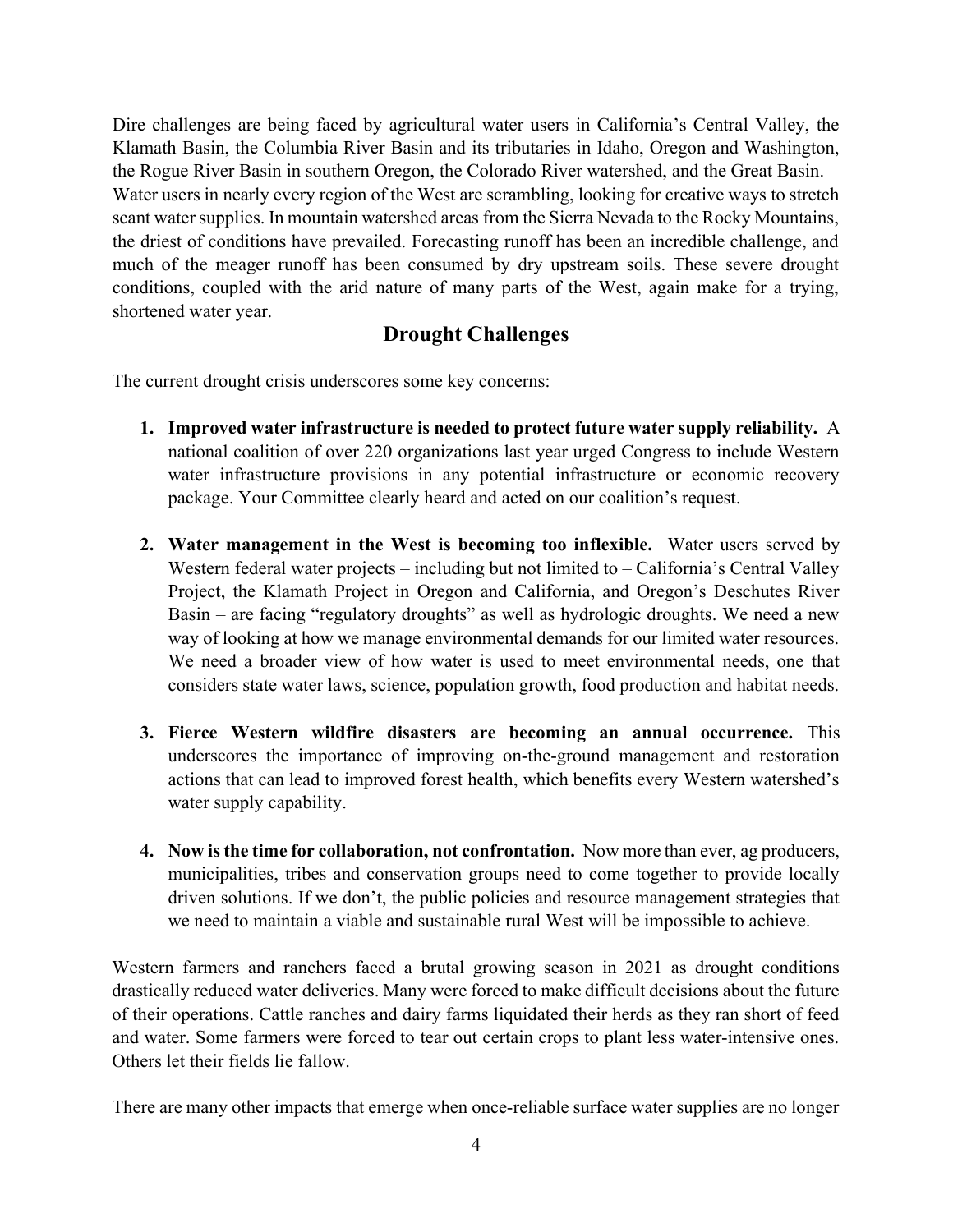available. Most importantly, no water for a farmer means no crops, no food, and a very limited ability to take care of his/her family. Farmers have mortgage payments, property taxes, irrigation district assessments and equipment payments. Many producers have production contracts that they have worked years to achieve and retain. If producers cannot deliver on those contracts, those contracts are lost.

We're losing farm workers, who are not only great employees but are long-time, valued members of our rural communities. The impacts of shutting down agriculture further causes harm to ag supply businesses, including ancillary businesses like warehouses, packing facilities, and custom spraying and harvesting operators who may not survive economically. The drought also hits businesses on Main Street hard in the rural West. Even more troubling, if growers and supporting businesses are unable to survive this drought, many regions risk losing the capacity to produce food, resulting in the economic hardship for rural communities and national food security impacts continuing long after the drought has ended.

We're also seeing devastating impacts to the environment. In some agricultural areas, the wildlife– particularly the migrating waterfowl – that rely on the canal systems, ditch banks, and irrigated fields are simply not there anymore. Dust storms – coupled with the horrific air quality we are seeing from our burning forests – pose health risks to farmers, workers and the general public.

When surface water supplies diminish or disappear, farmers turn to groundwater, if they have access to it. In some areas, canal water is a prime source of clean recharge for shallow domestic wells. That's not happening where the canals have been left bone dry. Increased groundwater pumping to replace lost surface water will continue to draw down groundwater levels. Thousands of domestic wells in the San Joaquin Valley, the Klamath Basin, and elsewhere dried up this summer. Many households continue to rely on bottled water to drink. Rural residents who don't even farm are having to stay with family and friends to shower and wash clothes.

# Drought Solutions

There are things that Congress and this committee can do to alleviate this disaster and better prepare and manage for future droughts. Federal investments in improving and building new water supply infrastructure – partnering with the Western states and non-federal water users – can help prevent or reduce the impacts of future droughts. Moving away from flow-based single species management to collaborative watershed-based approaches that respect all uses will help prepare Western water stakeholders for a more predictable and secure future. We need to act, and act now, to accomplish these tasks.

Perhaps the only silver lining is that this unprecedented drought crisis will hopefully draw public and political attention to Western agriculture's critical role in providing a safe and reliable food supply, boosting the national economy, and continuing the country's stature as the world's premier food basket. We can only hope that this leads to necessary, reasonable policies that support farmers and investment in rural communities, including water infrastructure and increased water-storage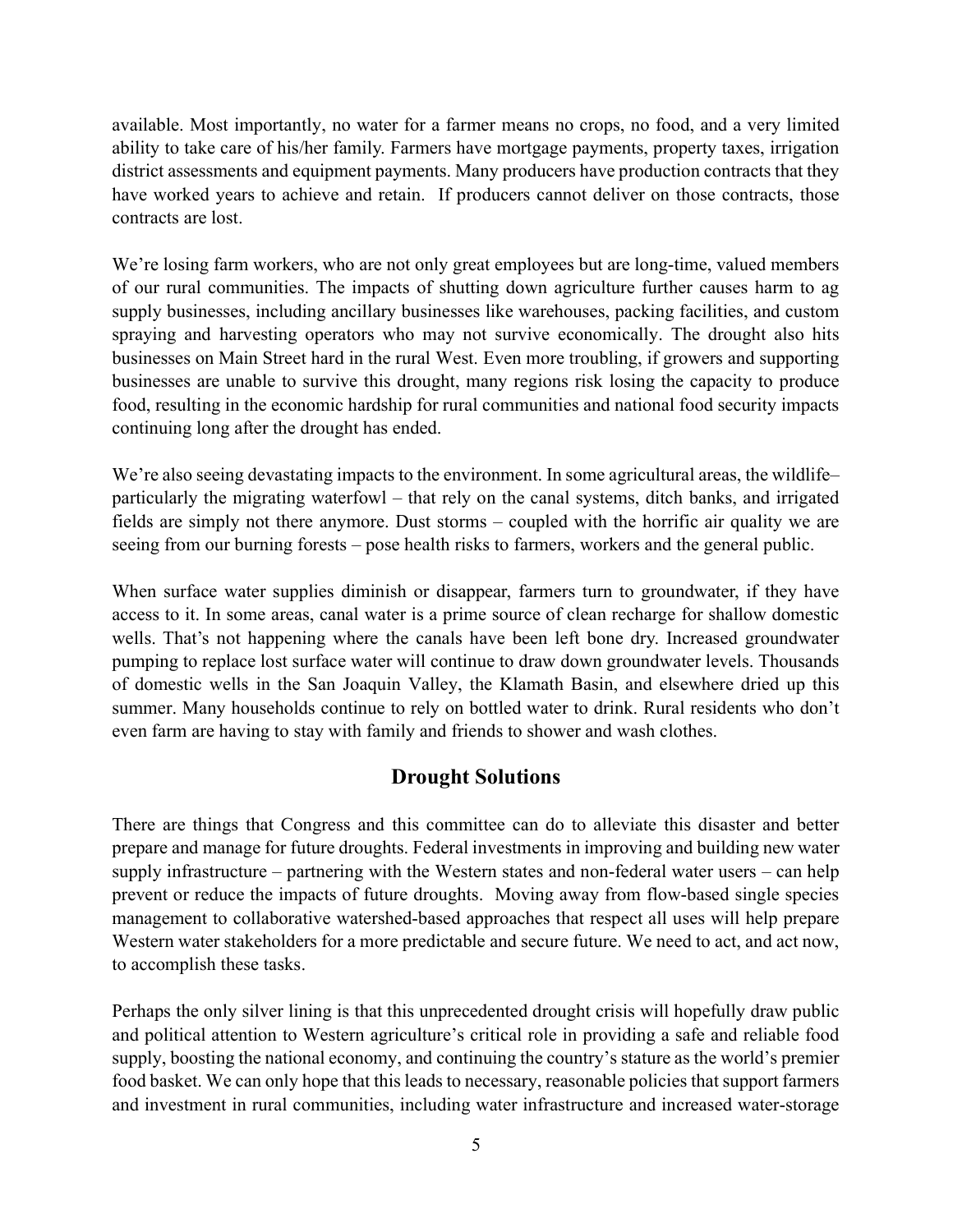capacity. The Family Farm Alliance and other Western agriculture and water organizations believe the drought underscores the urgent need to take immediate action to help better manage impacts to water resources from drought in the West.

Western irrigated agriculture has been dealing with changes in climate and hydrology for over a century. But the prognosis for water supplies in the future is not positive and will continue to negatively impact this important source of our Nation's food supply, the economic engine for most of our rural Western communities. Coupled with the growing demand for existing water supplies from burgeoning cities and the environment, irrigated agriculture is fast becoming a target for one thing – water. The Alliance believes we must look to several solutions in order to maintain food security for the nation and economic wellbeing of the Western landscape:

- Invest in Western water infrastructure new water storage and improved conveyance facilities, groundwater recharge, water conservation, water management improvements, water reuse and desalination can all help alleviate the stress on our existing water supplies, especially for agriculture in the growing West;
- Invest in technology we must manage our water supplies better through more efficient and effective use of technology to improve the modeling and predicting of weather patterns, snowpack, and runoff forecasting, as well as using technology to manage our water storage and distribution to improve efficiencies in utilizing our precious water resources; and,
- Improve regulatory processes at the federal level to expedite permitting and get these new water projects to construction within a reasonable period of time at a reasonable cost, as well as create collaborative partnerships between federal, state and local entities interested in finding solutions to our water-climate problems through adaptive strategies that can work on the ground.

## 1. Short-term Action

There is a need for short-term action, as well. As we move into the dry portion of another serious unprecedented West-wide drought year, preparing for this requires a level of reaction that is immediate and sustainable. We recommend a fast-track response capability from the U.S. Department of Agriculture (USDA) and the Interior Department that enables a localized response by farmers and ranchers. Farmers and ranchers need programs through their local NRCS offices to assist with the purchase of infrastructure including solar panels, pipeline materials, well-drilling, tanks, gated pipe and projects to develop water. Such projects can benefit wildlife and wetlands as well as food production. An immediate and local response is imperative.

## 2. Action in Congress

Congress has helped this past year by passing the Infrastructure Investment and Jobs Act (IIJA), which includes more than \$8 billion for projects that will enhance water supply reliability across the West, including repairing aging dams and canals, building new surface and groundwater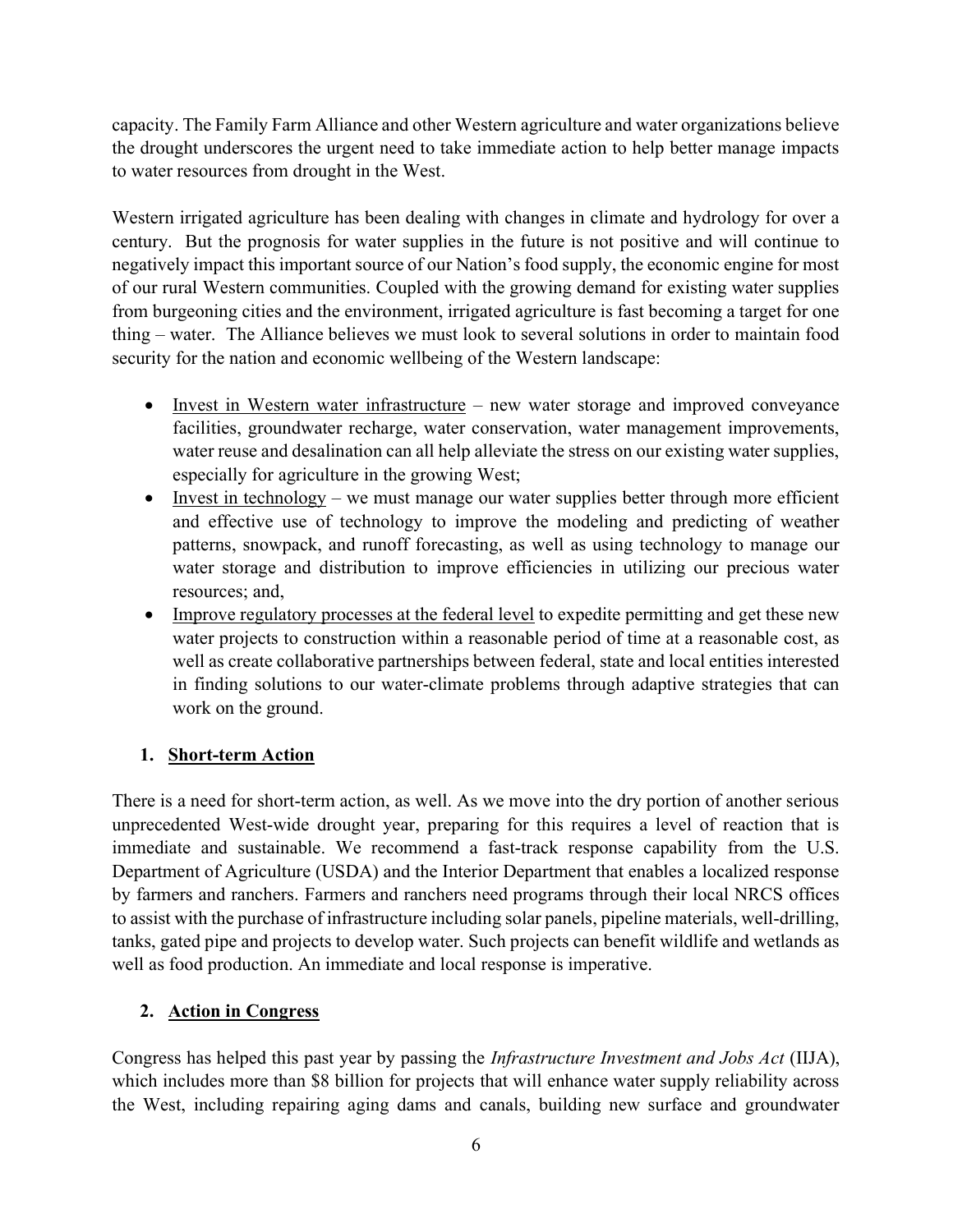storage and conveyance facilities, funding water conservation and recycling projects, and improving watershed and ecosystem management. The Western water provisions included in this legislation represent a once-in-a-generation federal investment that will bolster our aging water infrastructure and keep water flowing to our nation's farms and ranches. It will also improve our ability to provide water supply reliability for cities and the environment in future droughts. The package both aligns with the solutions water managers across the Western United States have requested for years and provides a balanced package of tools that local and regional managers may select from to best resolve the water needs and challenges in their local communities.

With the infusion of federal infrastructure dollars, there is no better time to ensure that our federal systems and programs work efficiently together. As an example, we encourage the swift adoption of a Memorandum of Understanding between the Natural Resources Conservation Service (NRCS) and the Bureau of Reclamation (Reclamation) to streamline the NEPA compliance process and eliminate duplicative costs, time delays and inefficiencies. We also support greater collaboration and a reduced reliance on autonomous business centers at the federal level that often act as silos and create barriers for local community collaboration and support. Finally, we believe reducing federal bureaucratic red tape within agencies to allow worthy water and groundwater supply and conveyance projects to move forward must become a priority. As an example, streamlining and prioritizing the federal government's ability to exchange like-kind federal tracts of land for nonfederal properties will become even more important as non-federal entities begin to develop the water supply infrastructure needed to meet future drought challenges.

As IIJA funding is put to use, Congress also has an important oversight role to ensure federal agencies are held accountable and the historic investment translates to progress on the ground. We appreciate the sense of urgency and responsiveness by agency leadership to date as they work to get funding out the door. And yet, we are already seeing instances where the pace of study or analysis on the early stages of projects puts into question whether they will be far enough along to seek construction funding before the IIJA expires. In the midst of catastrophic drought, changing hydrology due to climate change, and other factors, every level of federal employee must be implored to be creative and aggressive in getting projects done.

### 3. Pending Legislation

We have actively advocated for and contributed to the development of several of the West-wide bills that you considered at the Water and Power Subcommittee hearing on May 25. Some of these bills contain provisions that work well for both producers and the NGO community. Others, in our view, appear to put the needs of fish, wildlife and ecosystems above the interests of our farmerrancher membership.

This concern is especially relevant today. We cannot continue long-term hypothetical processes that focus primarily on continued conservation and downsizing of Western agriculture. The U.S. needs a stable domestic food supply, just as it needs a stable energy supply. As the Ukrainian war has demonstrated, the stability of our domestic food supply has become even more pressing. Our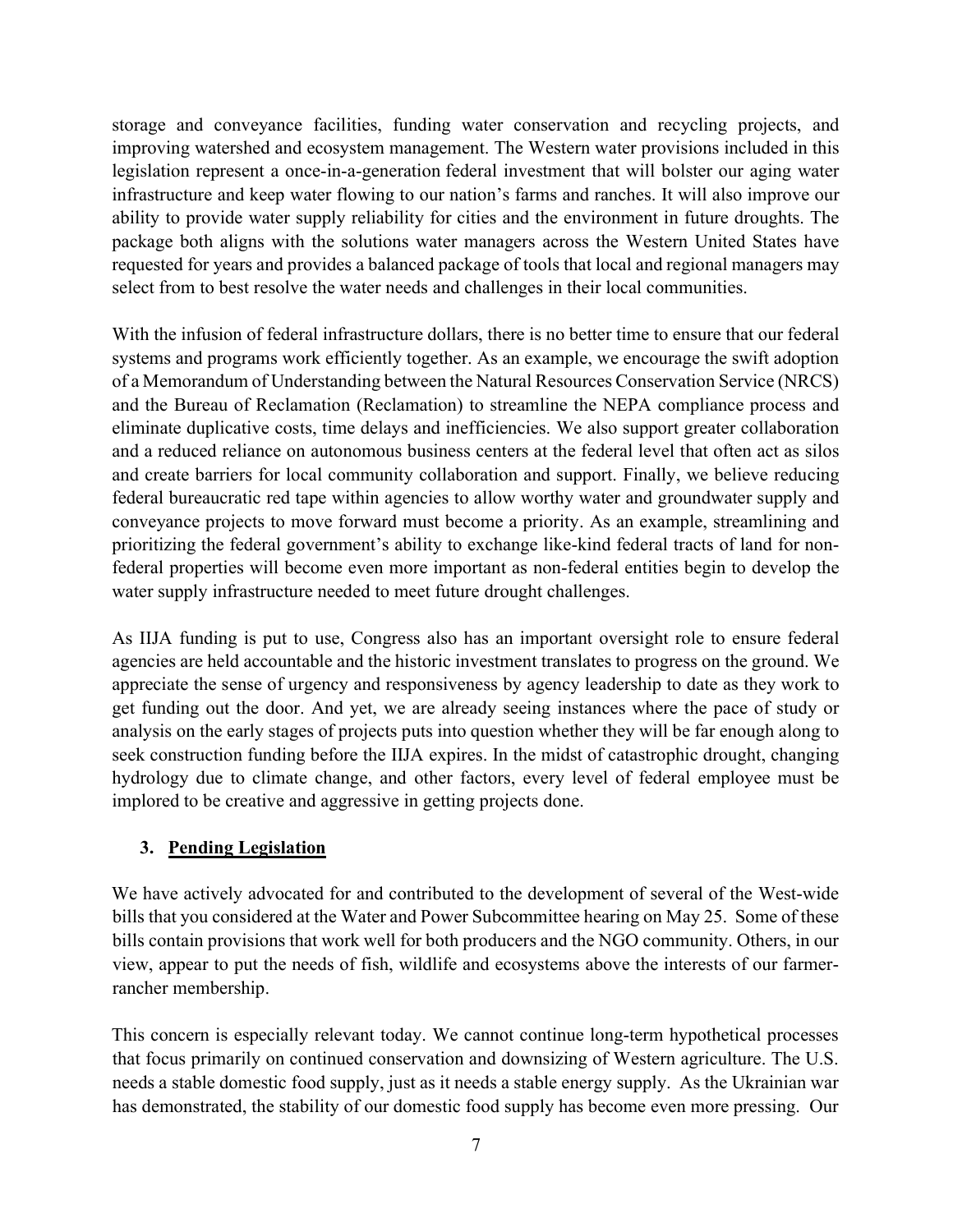system of irrigated agriculture in the West has and will continue to help our Nation provide the most stable food supply in the world – but only if we let it.

This testimony summarizes the legislation we strongly support that has already come before the Water and Power Subcommittee. I respectfully direct you to our May 25, 2022 written testimony submitted to the Subcommittee for additional detail.

### Upper Colorado and San Juan River Basins Recovery Act (S. 3693)

The Alliance supports S. 3693, sponsored by Senators John Hickenlooper (D-COLORADO) and Mitt Romney (R-UTAH). The legislation would extend current conservation programs by one year and allow Upper Basin communities the time to develop a long-term management plan. The Upper Colorado and San Juan River Basin Endangered Fish Recovery Programs work to recover four threatened and endangered fish species: the humpback chub, bonytail, Colorado pikeminnow, and razorback sucker. Partners of this program are recovering four species of endangered fish in the Colorado River and its tributaries in Colorado, Utah, and Wyoming. The program hit a milestone last year when the humpback chub was downlisted from endangered to threatened. Importantly, through this program, water uses and development and hydropower operations to meet human needs continue to be in compliance with interstate compacts and applicable federal and state laws.

#### Watershed Results Act (S. 3539)

The Alliance supports the "Watershed Results Act" (S.3539, "WRA"). This legislation would require the Secretary of the Interior to work in coordination with the Secretary of Agriculture and the Administrator of the EPA to establish two to five watershed restoration pilot programs across the country. The difference from the federal status quo is that WRA would require pilot watersheds to be assessed for priority projects using advanced analytics to maximize every dollar invested and promote a results-oriented approach. By prioritizing investments in conservation and measuring results, we believe we can create a market for farmers to grow "bushels of nature" alongside our food supply. This in turn would create incentives for projects that produce measurable outcomes and provide farms with a higher cash margin. It would also help to actually solve problems associated with poor or unfocused resource management in a watershed at a fraction of the cost of the status quo.

The WRA would also address the financial and practical barriers that currently make it so difficult to combine siloed public funds into an integrated solution, direct funding toward the highest return projects, and eliminate bureaucratic complexity for farmers who participate in the pilot. As Reclamation increasingly manages through more severe drought and precipitation deluges, having a stronger, more integrated portfolio of watershed projects implemented on the landscape will add more resiliency to the overall water system.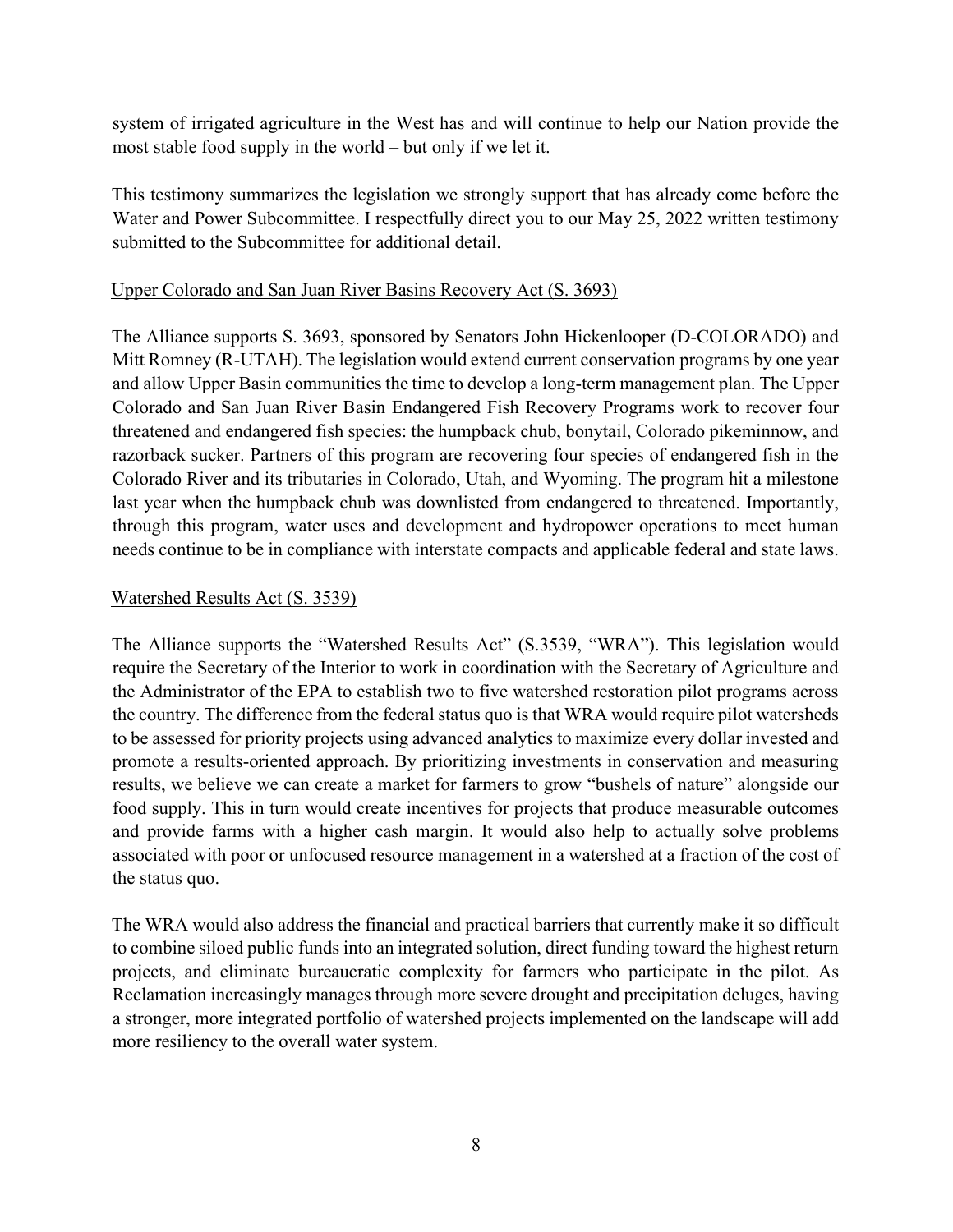## Support to Rehydrate the Environment, Agriculture, and Municipalities Act"- STREAM Act (S. 4231)

Senator Feinstein's STREAM Act contains a number of provisions that could be helpful to our members if enacted, including those that 1) Supporting new water storage and conveyance projects, including those that continue the "Water Infrastructure Improvements for the Nation Act" (WIIN Act) storage program in a revised form; 2) Extending the availability for cost-shared grant funding for non-congressionally authorized Title XVI water recycling, reuse, and desalination projects; 3) Grandfather storage and conveyance infrastructure projects that receive construction funding in the IIJA to receive new funding authorized by the STREAM Act to complete construction; 4) Provide non-reimbursable funding for modifications to extraordinary maintenance on aging Reclamation projects that would provide additional public benefits; 5) Allow the Department of Interior to provide emergency drought relief assistance for permanent infrastructure projects; 6) Establish a Reclamation Infrastructure Finance and Innovation Act (RIFIA) Pilot Loan Program that would potentially lower the cost of financing this critical water infrastructure for our members. We thank Senator Feinstein for her decades of leadership on Western water and look forward to continuing to work with the Subcommittee on the STREAM Act as it moves through the legislative process.

#### Canal Conveyance Capacity Restoration Act (S. 1179)

The Alliance also supports S. 1179, introduced by Senator Feinstein. This legislation will help to address the impacts of groundwater subsidence on major portions of California's water delivery system – infrastructure millions of people depend on for water supply, flood control, and environmental protection.

### A bill to amend the Omnibus Public Land Management Act of 2009 to authorize certain extraordinary operation and maintenance work for urban canals of concern. (S 4175)

The Alliance supports S.4175, which would create a new category of extraordinary maintenance on Reclamation owned projects called urban canals of concern. These canals, typically delivering irrigation water to farms and ranches in Reclamation watersheds in the West, were originally built in the desert environment of a developing watershed. As time went on, communities sprang up and housing tracts were developed alongside these canals creating potential hazards that, if a failure occurred, could result in loss of life and property. To reduce this risk, agricultural transferred work operators who maintain and operate these federally owned facilities must upgrade these urbanized sections of their canals through expensive extraordinary maintenance projects on the backs of farmers and ranchers who pay O&M costs for the facility. S.4175 would accelerate these investments improving urban canals of concern and assist in supporting the huge costs associated with this work, by recognizing the risks of potential failure in these segments and classifying the work as emergency extraordinary maintenance under P.L. 111-11.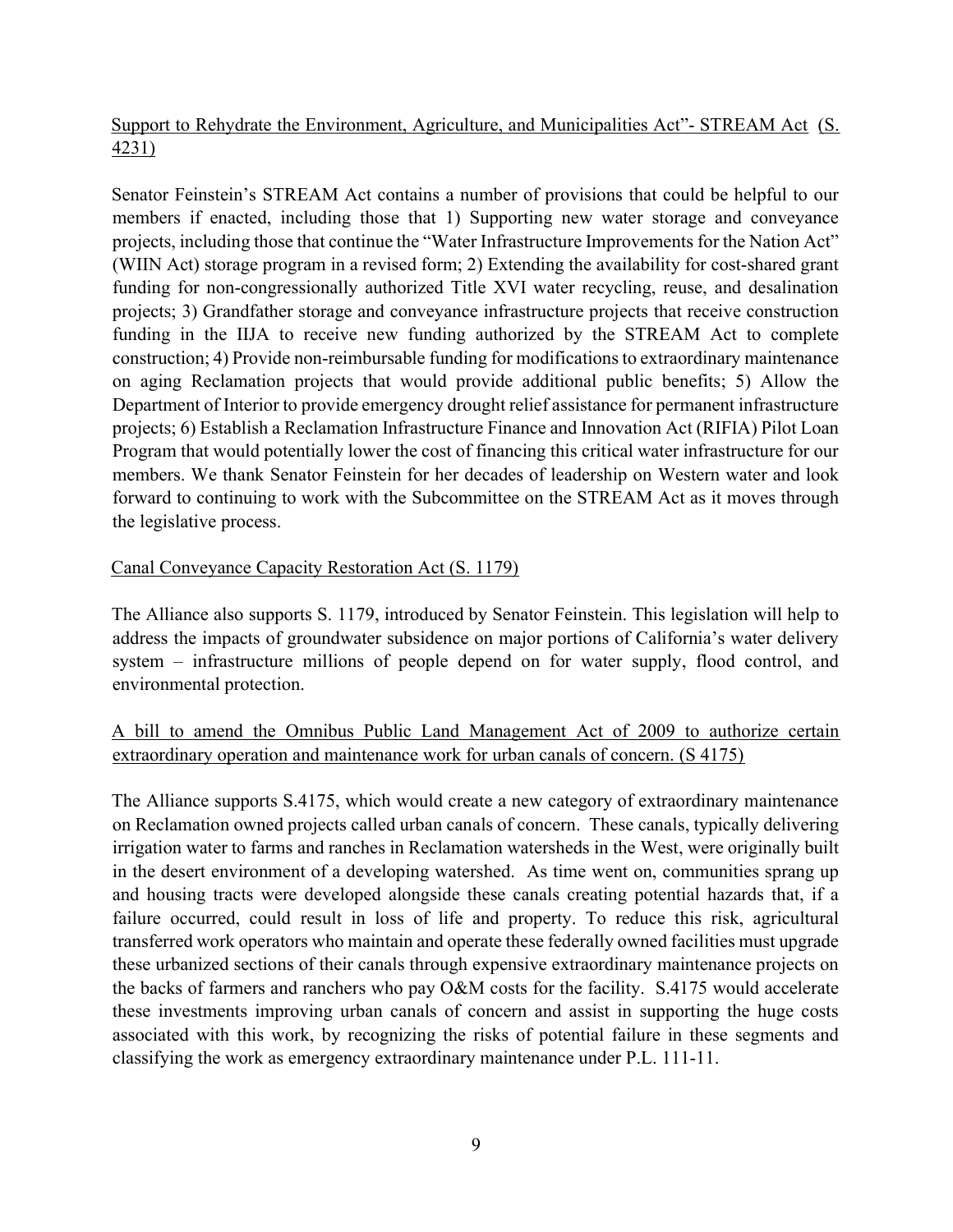A bill to amend the Infrastructure Investment and Jobs Act to modify the eligibility requirements for certain small water storage and groundwater storage projects and to authorize the use of funds for certain additional Carey Act projects, and for other purposes. (S. 4176)

The small storage and groundwater storage grant program created in the IIJA was limited to water storage projects that were between 2,000 acre-feet and 30,000 acre-feet in size. The 2,000-acrefoot minimum size would eliminate small regulating reservoirs on water delivery canals (typically sized between 100 and 500 acre-feet) that essentially conserve much more water than they can physically store through providing efficiencies in the operation of a canal system. S. 4176 would reduce the minimum size of an eligible small surface and groundwater storage facility from 2,000 to 2-acre-feet, making these small regulating reservoirs eligible for grant funding under the program. The bill would also expand eligibility for any remaining funding provided by the IIJA for rehabilitation of additional Cary Act Projects in the West.

### A bill to address the recovery of certain costs with respect to certain Reclamation facilities in the Colorado River Basin, and for other purposes. (S. 4232)

Senator Kelly's S. 4232 is critical to mitigate significant drought impacts for federal hydropower customers in Arizona and across the Colorado River Basin. This bill would ensure that Hoover, Parker-Davis, and Colorado River Storage Project hydropower ratepayers are not responsible for covering certain costs associated with these federal facilities if they are not producing and delivering power. Without this legislation, hydropower customers will essentially be forced to pay for power they are not receiving, along with a significant portion of costs that benefits other stakeholders. At the same time, they will also confront the massive additional costs to replace lost federal hydropower deliveries in a very difficult and expensive power market.

While the Alliance fully supports S. 4232, we would ask that it be expanded to not only address impacts to power customers if generation is fully lost, but also help mitigate the impacts they are already experiencing from the current significant reductions in generation. Even without a total loss of power production at some facilities, the reduced generation is resulting in massive and unsustainable rate increases to many customers as they are forced to cover typical power and nonpower costs while replacing electricity on the open market.

## A bill to provide for a national water data framework, to provide for the water security of the Rio Grande Basin, to reauthorize irrigation infrastructure grants, and for other purposes. (S. 4236)

We support the water data framework provisions of S 4236. Western water resources decisionmaking demands accurate and timely data on precipitation, temperature, evapotranspiration, soil moisture, snow depth, snow water content, streamflow, groundwater, water quality and similar information. Critical and vital information is gathered and disseminated through a number of important federal programs. There is a serious need to focus on coordinated data collection and dissemination.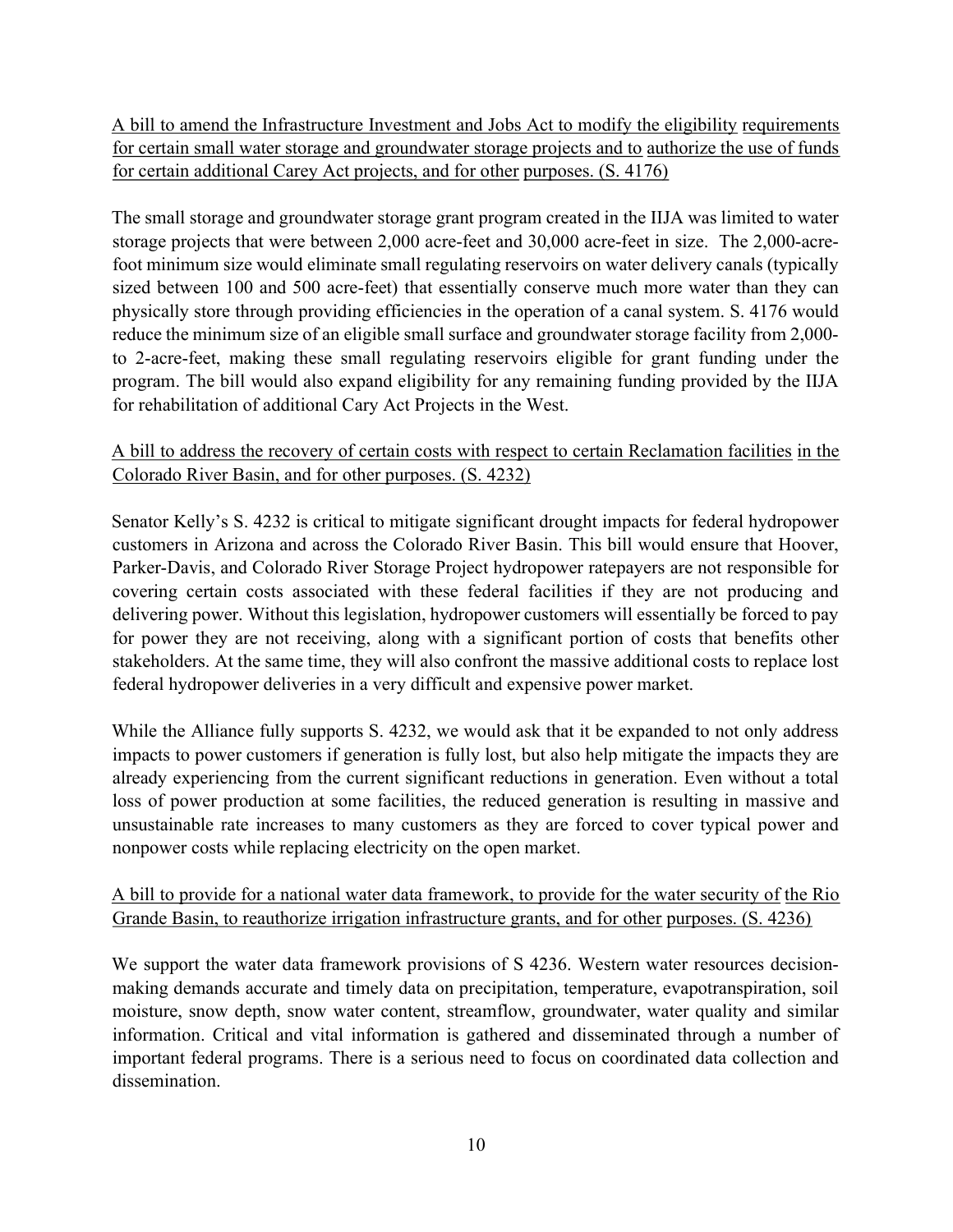### Water for Conservation and Farming Act (S. 953)

The Alliance strongly supports Section 206 (Fisheries Restoration and Irrigation Mitigation Act - Public Law 106-502) of the Water for Conservation and Farming Act (953), introduced by Oregon Senator Ron Wyden. Our members in California, Idaho, Oregon, Montana, and Washington are strong supporters and benefactors of FRIMA, which supports voluntary fish screen and passage projects. When funded, this has been a successful program to protect native and endangered fish and other aquatic species. These fish protection components are critical to many water delivery systems in the West, and they can be very expensive. The program was originally inspired to provide federal cost-share funding to improve fish passage by screening water withdrawals and building upstream fish passage devices, while maintaining a steady, reliable water supply for human uses.

#### Additional Bills

In addition to the regional and West-wide bills above, we appreciate that the Committee included a number of additional bills that address specific water issues and needs in California, North and South Dakota, Montana, New Mexico, and Wyoming. We have members in all of these states and are supportive of solutions that come from the ground-up and help improve operations and infrastructure. We stand ready to work with the Committee on these bills.

## The State of Western Forests

Wildfires have already burned more than a million acres of land in the U.S. this year and the months ahead present significant fire potential to all or parts of more than a dozen states. Areas where multiple large wildfires are already burning – including parts of the Southwest, Rocky Mountains and Plains – remain at the greatest risk heading into summer due to ongoing drought and abundant fire fuels such as dried out vegetation, according to the latest wildfire outlook released last month by the National Interagency Fire Center.

Increasingly fierce Western wildfire disasters are becoming an annual occurrence and underscore the importance of improving on-the-ground vegetation management actions that can lead to improved forest health. Improving the condition of our nation's forested lands is of primary importance to water providers. National Forest lands are overwhelmingly the largest, single source of water in the U.S. and, in most regions of the West, contributing nearly all the water that supplies our farms and cities. In addition, our already fragile water infrastructure can be severely damaged or rendered useless by wildfire and post-wildfire flooding and debris flows. These burned areas hold no water at all, leading to floods, erosion, and mudslides. It also increases turbidity in the streams flowing through our watersheds. The unhealthy state of our national forests, which were initially reserved specifically to protect water resources, has led to catastrophic wildfires that threaten the reliability, volume, and quality of water for thousands of acres of irrigated agricultural lands, tens of millions of Americans, along with the wildlife, recreational, and multi-purpose values of these lands.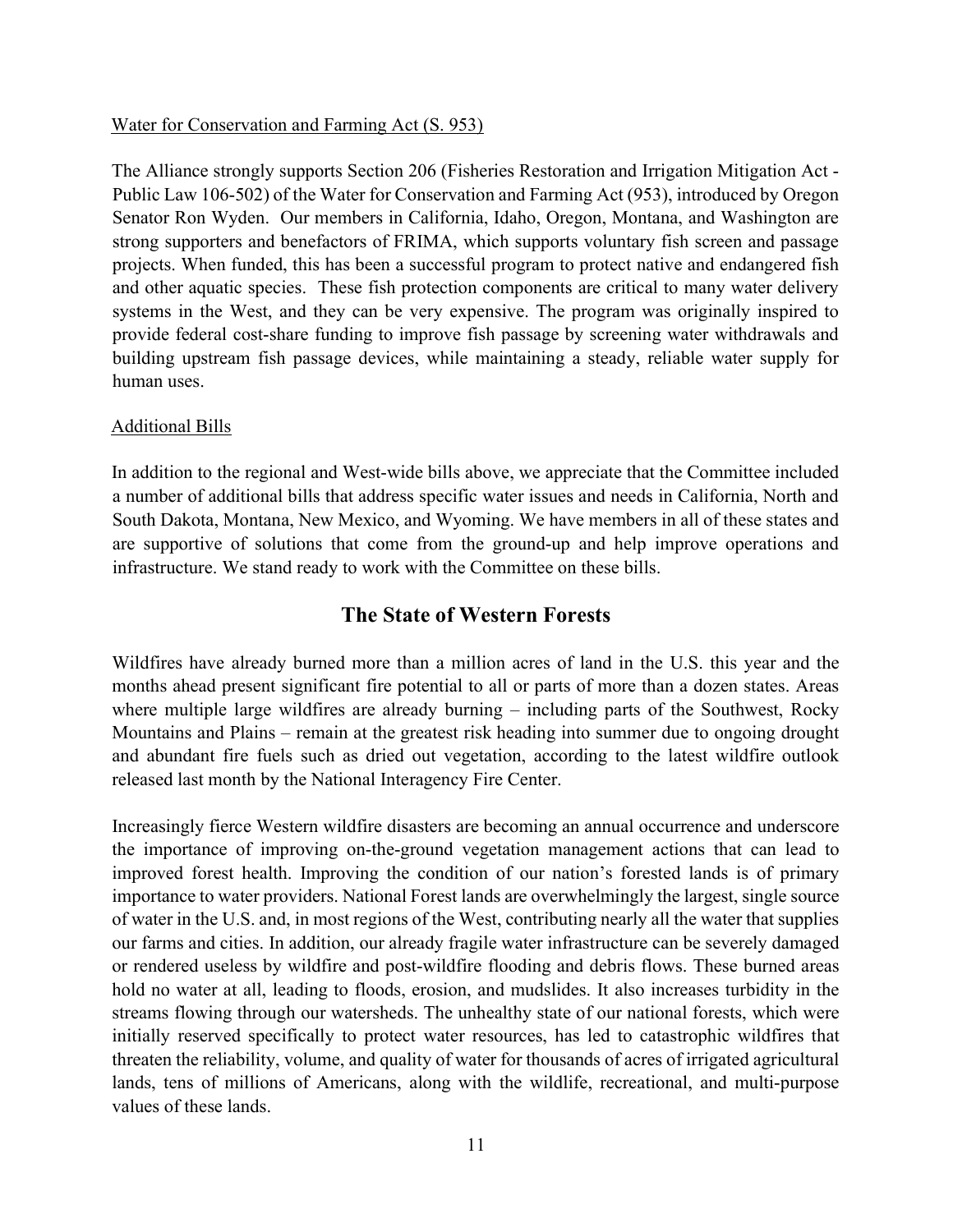Our great Western forests are damaged and diseased. This came about through a perfect storm of neglect, misguided litigation, lack of use of science, strained management budgets, and, of course, climate change. We can have no doubt that the West is warming, and some places are warming more rapidly than past modeling has predicted. Insect outbreaks have weakened and killed trees. Violent winds have brought these trees down providing an abundant source of fuel. Drought and forests cluttered with dead fall timber serve as a tinderbox for increasingly intense and devastating fires. Our National Forests in the Rocky Mountain Region are suffering from climate-driven lack of function. The inability to develop a logical management strategy has led to these consequences: catastrophic fires, lack of wildlife habitat and critical interruption of our water supply.

## Western Wildfire and Forest Health Challenges

Today's wildfires are often larger and more catastrophic than in the past. Some of the blame can be attributed to climatic conditions, like reduced snowpack in alpine forests, prolonged droughts and longer fire seasons. Western population growth has also played a role, since we now have more homes within or adjacent to forests and grasslands. However, decades of fire suppression and inability to manage our forests through controlled burns, thinning, and pest/insect control probably play an even bigger role. Where California now has about 100 trees per acre, it once had about 40 trees / acre.

Much of the media coverage on the fires that raged in Northern California last year featured commentary from politicians, environmental activists and academics who point to climate change as the driving factor behind the fires that have forced tens of thousands of Westerners to flee their homes. Climate change concerns may certainly be shared by some rural Westerners who live in once-thriving timber dependent communities. However, there is also a growing frustration that forest management – or rather, the lack of management by federal agencies, driven in part by environmental litigation – fails to get the attention it deserves in many media accounts of policy solutions offered to combat the current Western wildfire infernos.

Some of us who live in rural Western communities who have watched the condition of federal forests deteriorate in recent decades have a different perspective. We have witnessed how federal forest management actions have been hampered in recent decades, in part due to environmental lawsuits initiated by certain activist groups. We encourage the Subcommittee to listen to the men and women on the ground regarding the urgency of implementing forest restoration and management.

## 1. National Environmental Policy Act (NEPA) Processes Associated with Forest Health

The U.S. Forest Service (Forest Service) is not fully meeting agency expectations, nor the expectations of the public, partners, and stakeholders, to improve the health and resilience of forests and grasslands, create jobs, and provide economic and recreational benefits. The Forest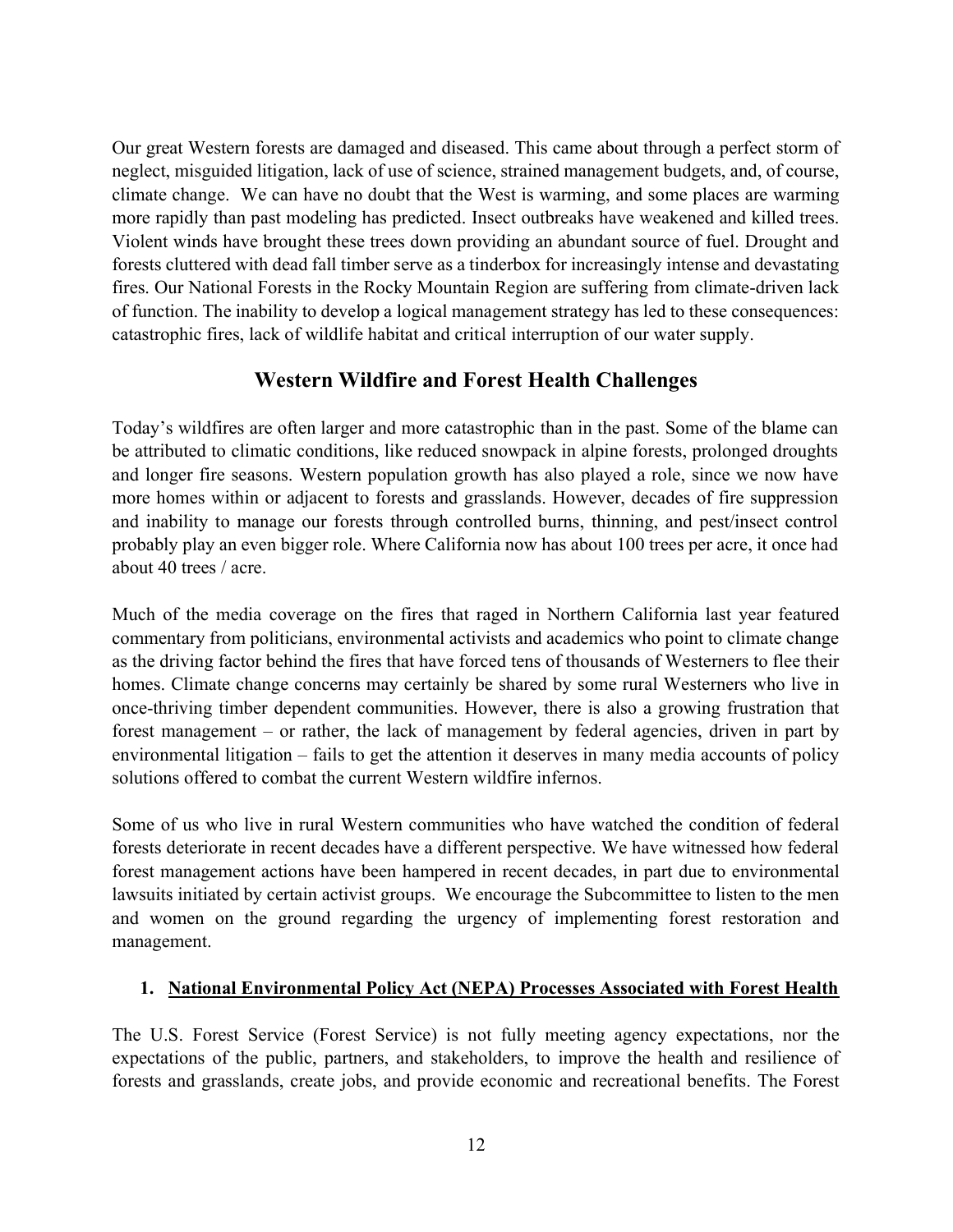Service spends considerable financial and personnel resources on NEPA analyses and documentation, as well as environmental litigation.

In recent years – catalyzed by the ominous increase in Western wildfire activity – we have worked with other organizations, seeking ways to discourage litigation against the Forest Service relating to land management projects. We have supported efforts to develop a categorical exclusion (CE) under NEPA for covered vegetative management activities carried out to establish or improve habitat for economically and ecologically important Western species like elk, mule deer, and black bear. Thus, we have advocated for expediting and prioritizing forest management activities that achieve ecosystem restoration objectives.

Reforming the Forest Service's NEPA procedures is needed at this time for a variety of reasons. An increasing percentage of the Forest Service's resources have been spent each year to provide for wildfire suppression, resulting in fewer resources available for other management activities, such as restoration. In 1995, wildland fire management funding made up 16 percent of the Forest Service's annual spending, compared to 57 percent in 2018. Along with a shift in funding, there has also been a corresponding shift in staff from non-fire to fire programs, with a 39 percent reduction in all non-fire personnel since 1995.

Additionally, the Forest Service in 2019 had a backlog of more than 5,000 applications for new special use permits and renewals of existing special use permits that are awaiting environmental analysis and decision. On average, the Forest Service annually receives 3,000 applications for new special use permits. Over 80 million acres of National Forest System land need restoration to reduce the risk of wildfire, insect epidemics, and forest diseases<sup>1</sup>. It is essential to begin taking a risk management approach to restoring and managing our Western forests before the fear and over analysis cause more forest land, along with the multiple values to water supply, wildlife habitat, recreation, and food production, to be lost.

### 2. Forest Management Impacts on Upper Watershed Water Supplies

It is hard to overstate the importance of snowmelt as a source of fresh water in parts of the Rocky Mountain West, and great attention is paid to ecosystem water cycles in this region. Some of the snow that falls in the mountains goes directly from crystalline snow to water vapor, bypassing the liquid water phase. This phenomenon – sublimation – accounts for the loss of a large portion of the snowfall during the winter months in the Rocky Mountains. Snow intercepted by tree branches sublimates the fastest, often disappearing within a few days of a snowfall. Recently published work by the Rocky Mountain Research Station<sup>2</sup> (RMRS) teases apart how the loss of spruce canopy affects the sublimation rates for snow both in the canopy and on the ground in these ecosystems. These findings have some important implications to snow interception and retention.

<sup>1</sup> Federal Register Doc. 2019-12195 Filed 6-12-19

<sup>&</sup>lt;sup>2</sup> Beetle Outbreaks in Subalpine Forests and What They Mean for Snowmelt, May 2021. Rocky Mountain Research Station, U.S. Forest Service.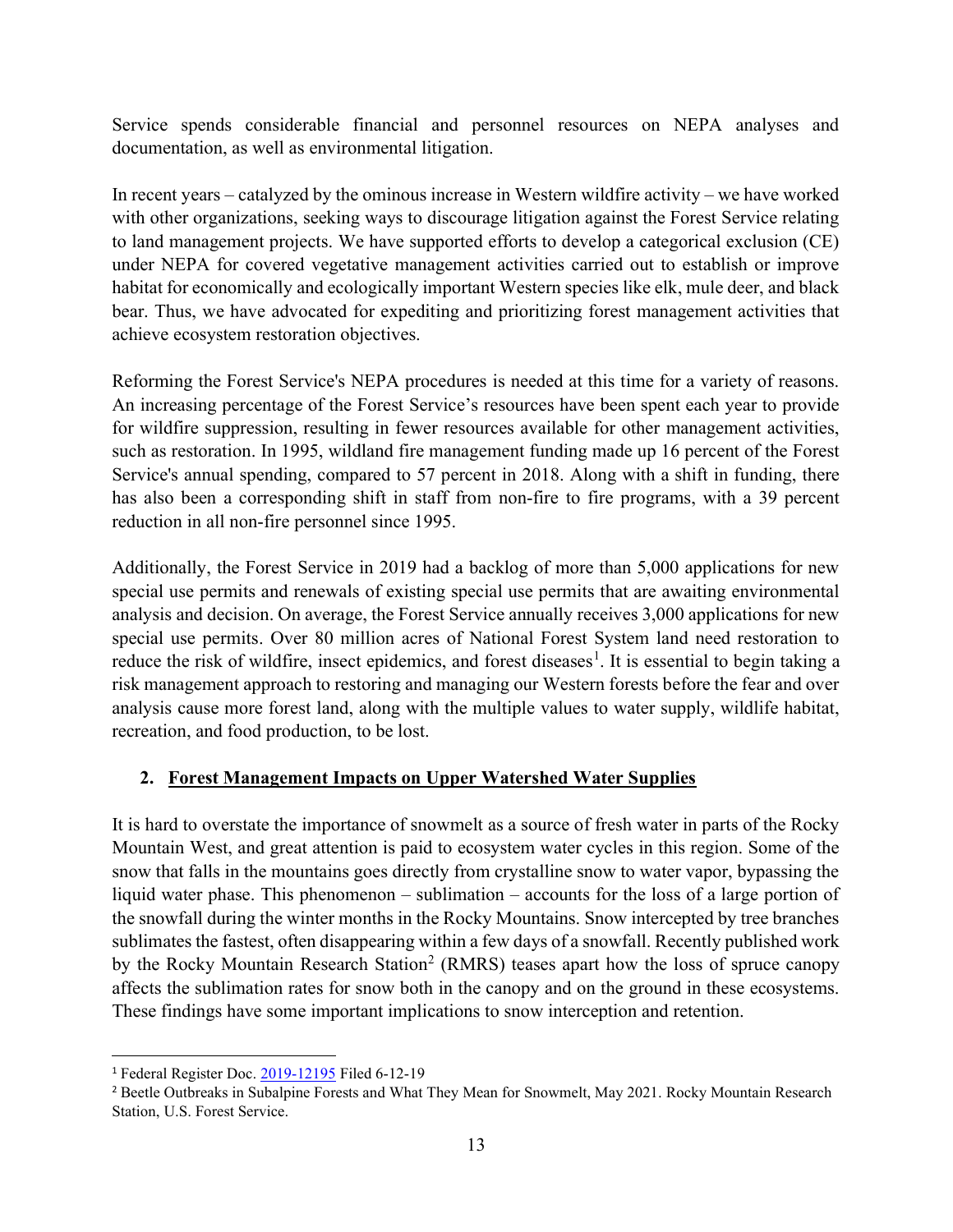Two years ago, I testified before this Committee, where I referenced the Forest Service's figure that 160,000 acre-feet (AF) of water is not going into the Platte River system because of invasive species such as the pine beetle. The study I referenced relates to research<sup>3</sup> conducted by the Forest Service on the Upper North Platte River in 2000 and 2003. It shows that management restricting timber harvest had already severely impacted the watershed and water yield to the tune of a minimum of 160,000 AF<sup>4</sup> per year. The Forest Service uses Equivalent Clear-cut Acres modeling to predict water yield associated with vegetation disturbance, primarily associated with timber harvest and wildfire. The literature and research show that implementing a 100-year rotation on all eligible timber lands would sustain an increase of 50-55,000 AF of water per year – for just one part of one forest in the state of Wyoming.

In focusing on opportunities in Wyoming, it is important to provide context for what is happening in the West because lessons learned across the region has application in Wyoming. For example, across the West, federal laws, regulations and environmental litigators have greatly restricted our ability to thin forests and take other actions to aggressively combat invasive insects like the pine beetle. As a result, large swaths of national forest lands essentially remain "un-managed". In some places, all you can see for miles is a sea of dead trees, victims of the pine and spruce beetles.

Overgrown Western forests also means forests are using more water than they did historically. Because the moisture content of the trees and brush is so low, it makes them more vulnerable to fire and parasites, such as the bark beetle, which has ravaged millions of acres throughout the West. The Western wildfire disasters have underscored the importance of improving onthe-ground management that can lead to improved forest health. Thinning out trees can reduce water stress in forests and ease water shortages during droughts. By reducing the water used by plants, more rainfall flows into rivers and accumulates in groundwater. If we could calculate potential water yield impacts with even more confidence, we could determine how much water could be freed up by thinning forests and controlling pests and invasive insects like the pine and spruce beetle. Fortunately, we are seeing more recent, positive developments towards this end.

Examples described below provide additional models for ways of quantifying the amount of water removed from Wyoming's water supply by dying forests and invasive species like the bark beetle.

Scientists affiliated with the National Science Foundation (NSF) Southern Sierra Critical Zone Observatory (CZO) in 2018 conducted a study in the forests of California's Sierra Nevada mountains. The team of scientists from the University of California and the National Park Service

<sup>&</sup>lt;sup>3</sup> Estimating Additional Water Yield From Changes in Management of National Forests in the North Platte Basin, May 12, 2000, C.A. Troendle & J.M. Nankervis (Note: This is an independent report prepared for the Platte River EIS Office)

<sup>&</sup>lt;sup>4</sup> 160,000 AF of water would cover all of Chicago, Illinois with over one foot of water.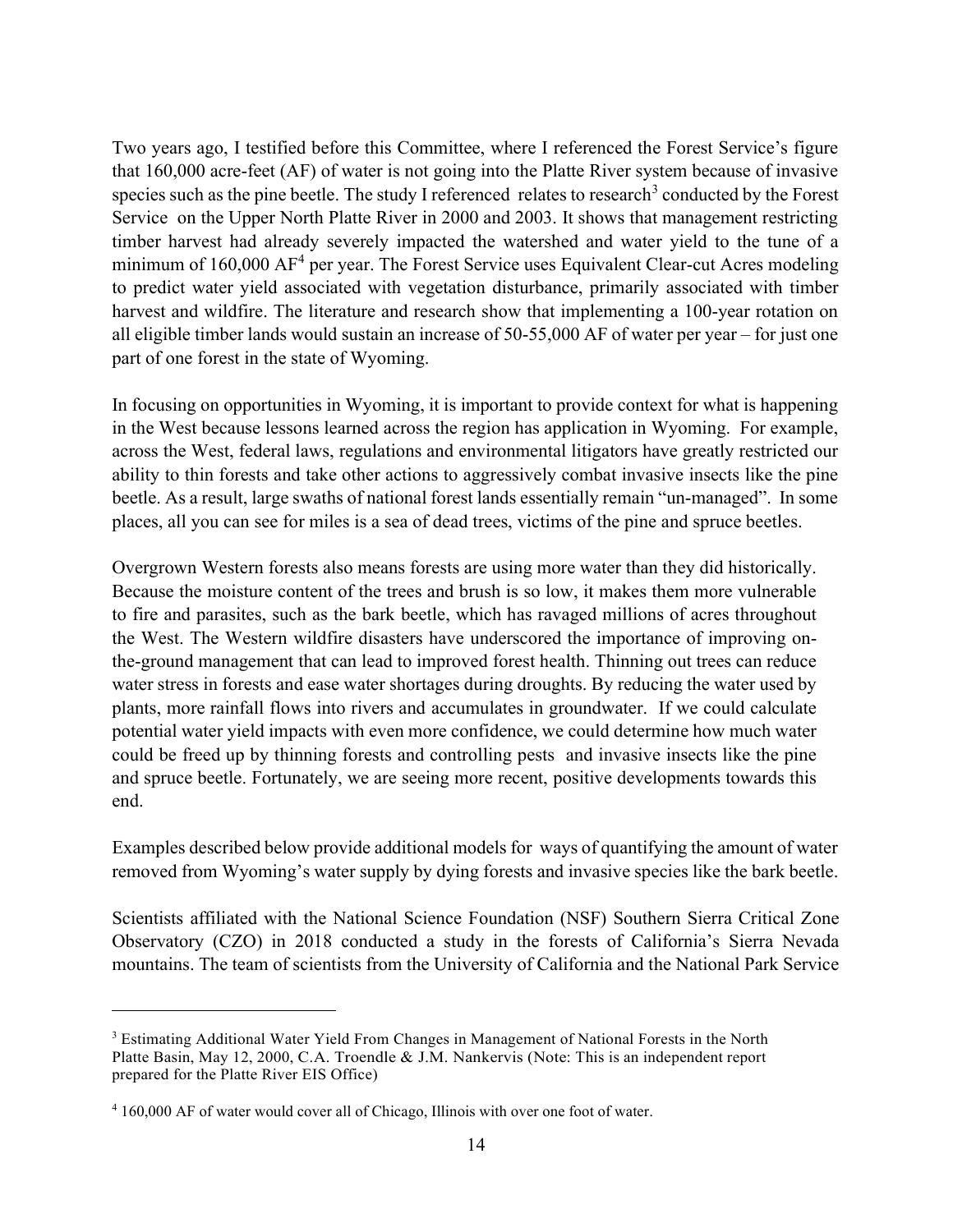combined sensors that measure evapotranspiration with satellite images of "greenness" on the landscape to estimate the additional freshwater runoff that could be created by thinning overgrown forests. Their research, published in 2018 in the journal Ecohydrology, shows that water loss from evapotranspiration has decreased significantly over the past three decades, due in large part to wildfire-driven forest thinning. Forest thinning has increased in recent decades to stave off disastrous wildfires fueled by dense forests. This study shows that restoring forests through mechanical thinning or prescribed burning can also save California billions of gallons of water each year. The total effect of wildfires over a 20-year period suggests that forest thinning could increase water flow from Sierra Nevada watersheds by as much as 10 percent.

We have also heard numerous other anecdotal reports from around the West of water yield increases resulting from clearing pinon and juniper stands in northwestern Utah, arid communities in the high desert of Oregon and Northern California, the Pecos River watershed in New Mexico and the upper Purgatoire River in eastern Colorado. Pinon and juniper reduction in the Gallup, New Mexico area triggered the reappearance of flowing water in once dry arroyos that had not been there for decades. A 2016 study<sup>5</sup> conducted on the San Carlos Apache Reservation showed that different vegetation types displayed various responses to water availability. This further highlights the need for individual management plans for forest and woodland, especially considering the projected drier conditions in the Western U.S.

## Forest Health Solutions

Regardless of the causes behind the sad state of our forests, it is our job now to look for solutions. These solutions will be applied through specific and thoughtful management. The problem involves a natural landscape, so some of the solutions will be time-tested natural processes. Others will be driven by landowners and forest managers through proactive, aggressive actions. The neglect and deterioration of our forests cannot continue. We must act now to heal them. We offer below the recipe for success.

### 1. Actively Manage and Restore our Federal Forests

Drought brings less snowfall in many areas. The snow that falls melts off up to 45 days earlier and runs off downstream on frozen ground. Therefore, the snowpack no longer functions as a reservoir delaying the release of water in a timely manner. However, the forest floor can be restored through thoughtful management. A responsible level of continuous fuels reduction includes a combination of robust mechanical thinning and prescribed fire. This can be employed to significantly reduce evapotranspiration, tree stress, disease, and pest infestation, preserve healthy forest conditions, and protect species and habitats.

<sup>5</sup> Vegetative response to water availability on the San Carlos Apache Reservation, Roy Petrakis, Zhuoting Wu, Jason McVay, Barry Middleton, Dennis Dyem, JohnVogel. July 2016. U.S. Geological Survey, Western Geographic Science Center, 255 North Gemini Drive, Flagstaff, AZ 86001, USA.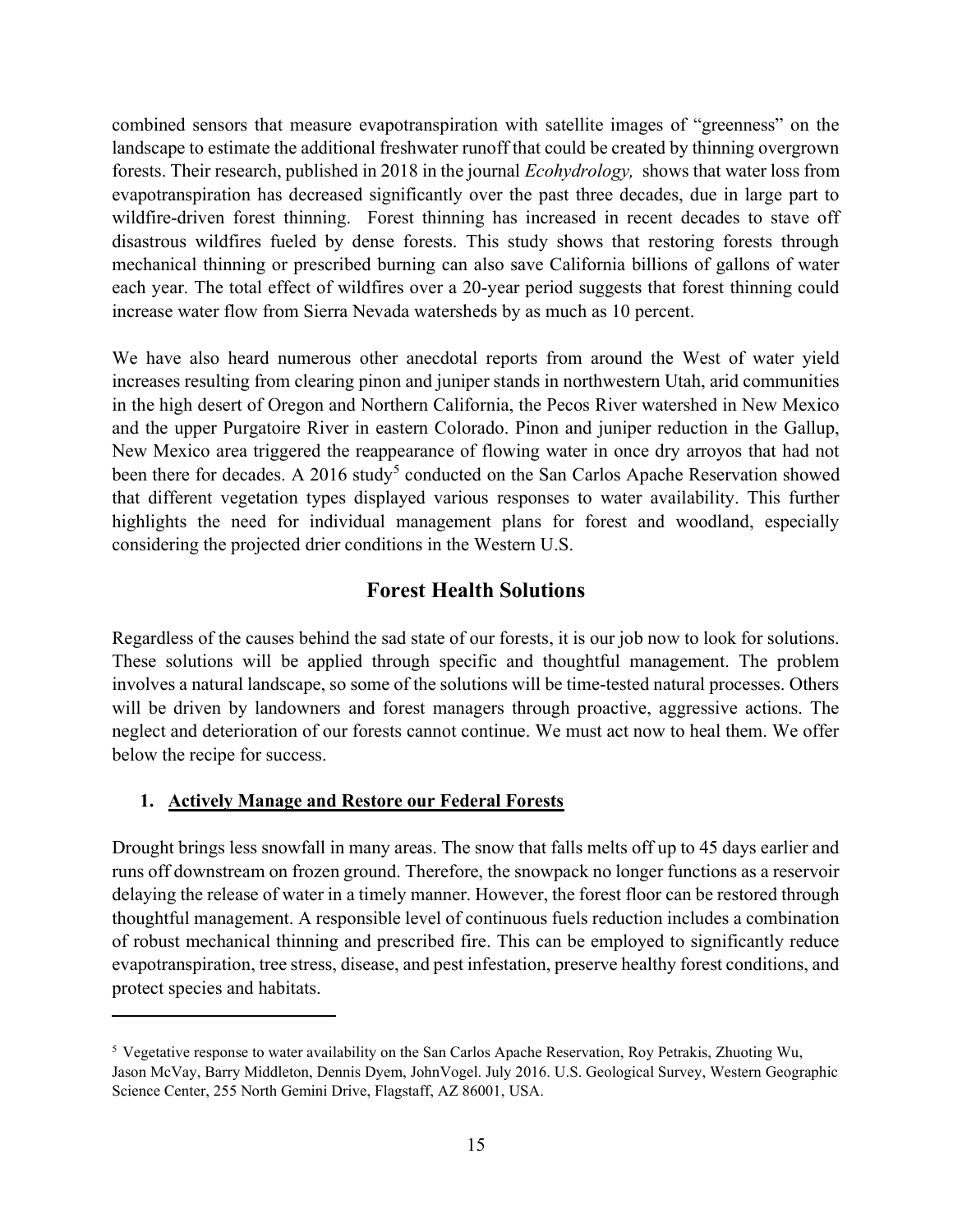This is not only good stewardship – it is good economics.

Failure to employ this approach will continue the downward, accelerating spiral of fuel accumulation, drought, disease, and invasive insects. This will lead, inevitably, to additional highintensity and costly fire events in the future.

We believe active forest management can increase water yield, improve water quality, provide for jobs, and reduce the cost of firefighting, while increasing forest resiliency. This can be done, in part, by increasing the productivity of national forests and grasslands; employing grazing as an effective, affordable forest and grassland management tool; increasing access to national forest system lands; expediting environmental reviews to support active management; and designing West-wide studies to quantify water yield.

### a. Use Controlled Fire and Grazing as Management Tools to Restore Forests

Wildlife habitat has suffered profoundly from the "pick-up-sticks" of dead trees on the forest floor, from disruption in water function, and most dramatically, from widespread hot fires. These large catastrophic fires not only eliminate habitat, but kill millions of animals, birds and insects. Controlled fire is one of the tools that can be used to improve forest grounds. However, it is not the only tool. A 2021 article in the Sacramento Bee ("'Self-serving garbage.' Wildfire experts escalate fight over saving California forests") does a nice job explaining this. We are seeing a major shift happening; the people who love the forest are coming together.

The Organic Administration Act of 1897 (Organic Act) addresses the role of the forests as part of a larger community—a larger and complex landscape. They do not exist in a vacuum. Forest grounds were intended to produce timber for Americans. We have seen the terrible effects of the near halting of the timber industry. Foresters know how to log in a responsible and sustainable manner. When done properly, it is one of the most effective tools to restore forest health. The alternatives are unregulated logging in other parts of the world and sky-high lumber prices. Sustainable timber management is a practice that must be encouraged and facilitated.

Likewise, the forests are part of our food production system. The grasslands existing in forest lands sustain not only grazing wildlife like deer, elk, bighorn sheep, and antelope, but also forage for domestic livestock like cattle and sheep. Proper grazing improves soil through hoof actions and fertilization from manure. Grazing returns carbon to the soils and is a tool, indeed almost the only tool, for improving and restoring soils. Again, it must be properly managed, but many grazers are experts in just those practices. Narrow policy proposals that disconnect the role of responsible grazing, or even seek to eliminate this practice, from grassland function will result in cascading impacts to habitat connectivity, soil health, wildlife habitat, and carbon sequestration. These actions will also create added strain on rural communities.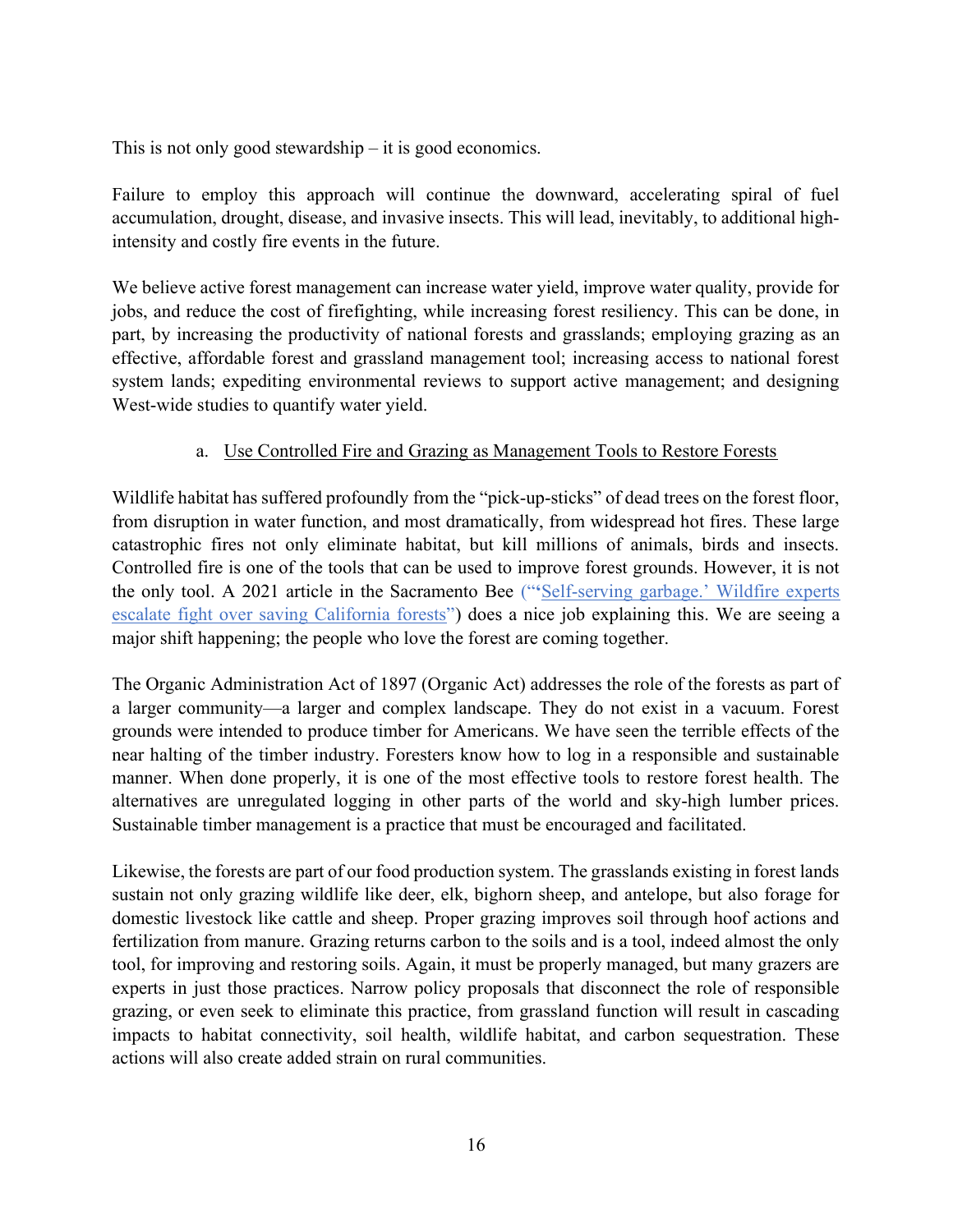## b. Secure Long-Term Conditions of Water Flows

"Securing long-term conditions of water flows" is named as a top priority in the Organic Act, yet it is perhaps the most severely impacted by the deteriorated forests. The forests act as a sponge. Winter snowfall settles among the trees, and snowmelt and rainfall alike traditionally soak into the humus and healthy soils on the forest floor. Climate change and human mismanagement have disrupted this crucial cycle.

In the Intermountain West, flood-irrigated wet meadows provided by ranchers as part of their agricultural operations comprise the bulk of the wetland habitat in snowpack-driven systems. These hay meadows and irrigated pastures provide important habitat for sandhill cranes, whitefaced ibis, northern pintails, and other priority waterbirds, as well as an array of ecosystem benefits. Flood irrigation naturally maintains underlying groundwater that is less vulnerable to a warming climate and key to supporting seasonally flooded wetlands on the surface. Filling these "sponges" through flood irrigation is critical to slowing the movement of water through the system and thus increasing resiliency in the face of drought. Likewise, upland watershed and forest management activities can help increase water quality and quantity, as well as mitigating the risk of catastrophic wildfire.

Restoration – utilizing what I refer to as "AgroForestry" - is very doable. It will require planning, resources, commitment and will. All of these things exist.

## c. Improve Watershed Yield Through Better Forest Management

As previously discussed, there is a significant gain in water supply to streams because the consumptive use of water is reduced when the number of trees growing as forests are managed to avoid the conditions that result in catastrophic insect infestation or wildfires. We believe the North Platte River example noted above should be used as a solid starting point for a case study because of the abundance of available scientific literature, including the work already developed by the Forest Service. Improved water yields also have positive implications for downstream Platte River species protected by the Species Act. Congress could help initiate a pilot project that builds upon this work. In addition to underscoring the positive aspects of active forest management noted above, such a study could also underscore the importance of appropriately measuring any new water gained through this and other water enhancement approaches. Generating new water through landscape management practices should become a new priority in the Colorado River watershed and other parts of the American West.

## d. Improve Invasive Species Management

Addressing the harmful impacts of invasive species should also be a priority. Water users confront challenges associated with invasive species across the West, where salt cedar (Tamarix), quagga mussels, and cheatgrass – just to name a few- all proliferate. For example, Tamarix species along riparian corridors or around desert springs can seriously reduce underground water tables and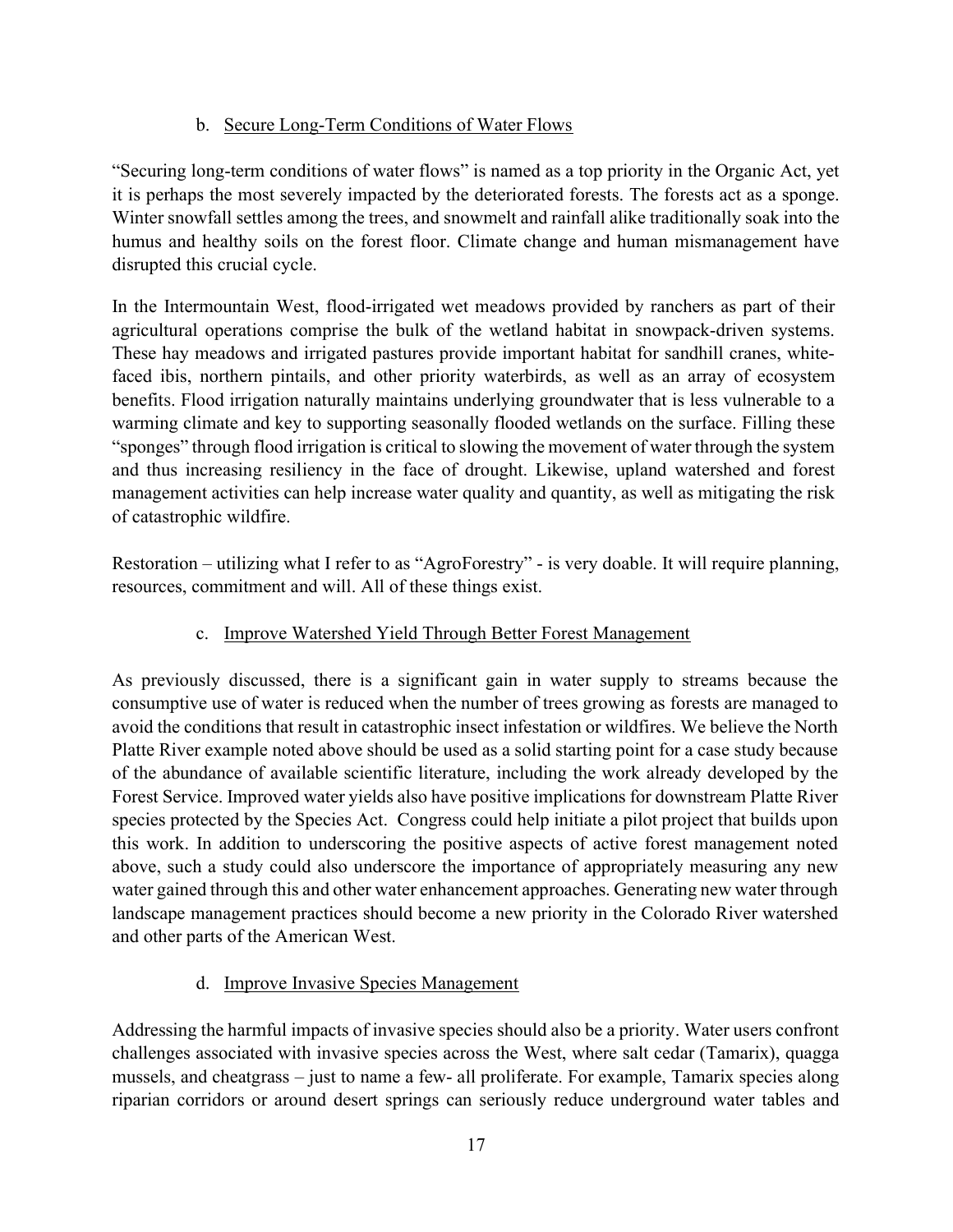surface water availability, drying up wetlands, and reducing flows. Tamarix species can increase flooding in riparian areas by narrowing channel width. In addition, the plants are flammable and can introduce fire into wetland and riparian communities that are not adapted to periodic burning. While millions of dollars have already been spent on efforts to reduce the impacts of these and other non-native pests, it hasn't been enough. And more invasive species will continue to arrive.

### 2. Engagement of the U.S. Forest Service

Since the Forest Service is responsible for much of the forestland in the West, it's engagement will be critical. Bold action is required. Decision-makers must be empowered to act, rather than get bogged down in bureaucratic morass. Unfortunately, current bureaucratic practices are not equipped to fulfill the need. Upper-level policy makers and managers will need to create a plan and set an agenda that will lead to success. We must "empower the competent" to achieve scale. The areas in need of restoration encompass millions of acres; 100-acre solutions will not suffice. Legislation may be required.

Experts from the Forest Service and various affected interests must be part of the planning process. These interests would necessarily include area and state foresters, private sector forest managers, watershed experts, wildlife scientists, grazers, and local community representatives<sup>6</sup>. This group should be broad enough to cover areas of concern, but nimble enough to plan quickly and set the wheels in motion. The multi-level strategy includes solutions to sustainably manage our water, which largely originates on forest landscapes and watersheds. It must consider the habitat provided, or formerly provided, by the affected forest lands, and the needs of those species whose lives depend upon those lands. Likewise, traditional forest uses that have sustained local communities must be considered both as a tool to bring about needed change, and as a part of the holistic system which includes trees, wildlife, water and people. These tools include targeted logging, particularly of dead standing trees, and grazing to restore soils and reduce fire danger.

Healthy forests provide multiple recreation, agricultural, ecological and economic benefits, and indeed the legislation that created the Forest Service, mandates this. A successful plan must direct the effective transition from the forests' present non-functioning state to a functioning state. This will take time, but a commitment to action is required to ensure long-term success.

<sup>&</sup>lt;sup>6</sup> People have different interpretations of the terms "community" and "locally led conservation." As described in a letter the Alliance signed on with the Western Landowners Alliance in September 2021, addressed to the Secretaries of Agriculture and Interior, local governments, local populations, communities of practice, and various stakeholder groups can all be counted as some form of "community." The collaborative and relationship-based structure of these groups also often leads to more durable conservation outcomes, which ultimately benefits the resource and the community and can lead to innovative multi-partner solutions. However, many of these community-based and locally led organizations lack human, technical, and financial capacity to grow and sustain these efforts over time. Leaders of collaboratives often wear multiple hats and run those efforts in addition to other full-time responsibilities.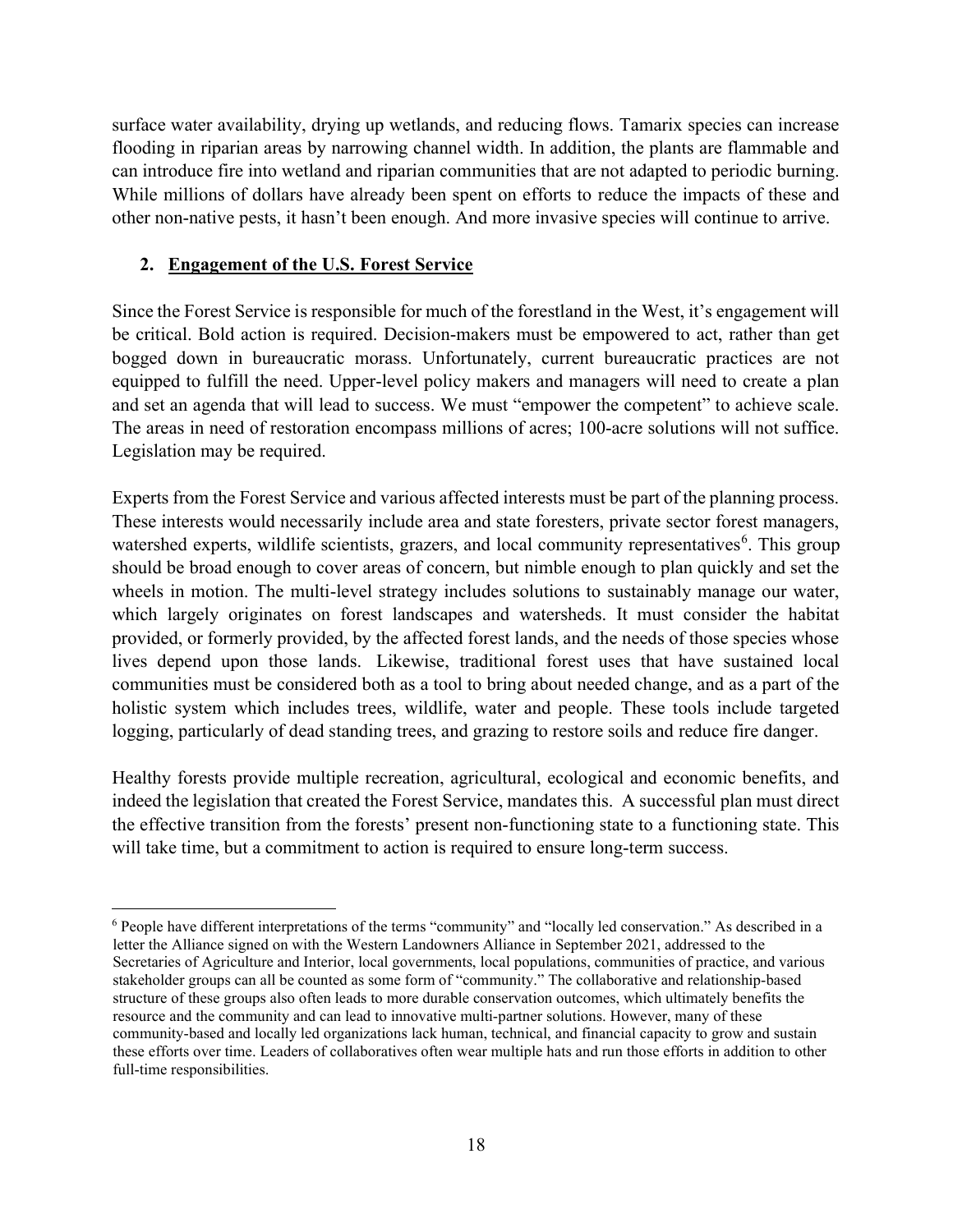### 3. Improve federal funding programs and delivery

To increase stakeholder confidence and ensure effective funding delivery, federal agencies should invite outside guidance and clearly state to the maximum extent practical, the intended impact of funds, method of distribution, and other discretionary factors. We understand that these agencies have limited influence over specific legislative prescriptions and that further direction may be provided as the legislative process unfolds. We also believe that a certain amount of discretion based on agency expertise is necessary to ensure proper allocation of funds. However, we submit that our collective on-the-ground experience can serve as a guide to ensure that such funds broadly dedicated to conservation and restoration are best utilized to the benefit of ecosystem function, local community vitality, and working lands health.

### 4. Remove regulatory barriers to conservation

From our decades of collective expertise, we are aware of numerous barriers that prevent interested landowners and other entities from participating in programs administered by federal agencies, and ultimately, prevent funding from reaching the ground in a meaningful way. Statutory limitations such as program payment caps can create misalignment between program eligibility and conservation objectives. Regulatory hurdles, for example presented through interpretation of NEPA, can prolong agency action.

### a. NEPA Concerns

The current implementation of the NEPA is reactive, cumbersome, time consuming and does not enable the Forest Service to implement forest management strategies in a timely manner. We have advocated for some key general recommendations to improve the Forest Service application of environmental laws: 1) Allow landscape-level land management plans to guide individual actions on the ground without duplicative administrative process under federal environmental laws; 2) Direct the creation and use of CEs already allowed under NEPA in preventing catastrophic wildfires and restoring forest habitat and ecosystems more effectively and on a timely basis; and 3) Use the NEPA process to consider how a robust vegetative management program could improve forest health, improve water quality and lead to increased available water supply by reducing demand from overly dense tree and vegetative cover.

We do not seek changes that waive or ignore existing federal environmental laws. Instead, we call for improvements to make those laws work for the benefit of the nation as intended. By eliminating duplicative or unnecessary processes and using streamlining tools already allowed under the law and promoting action instead of litigation - the status quo could be changed. The proposed changes could help government agencies to use their limited resources to expeditiously implement land management actions designed to prevent wildfires and improve habitat for priority, endangered and/or threatened species. Surely that would be a dramatic improvement over spending precious time and resources on bureaucratic process and litigation. These types of critically needed procedural changes to NEPA implementation will improve our Western landscapes and protect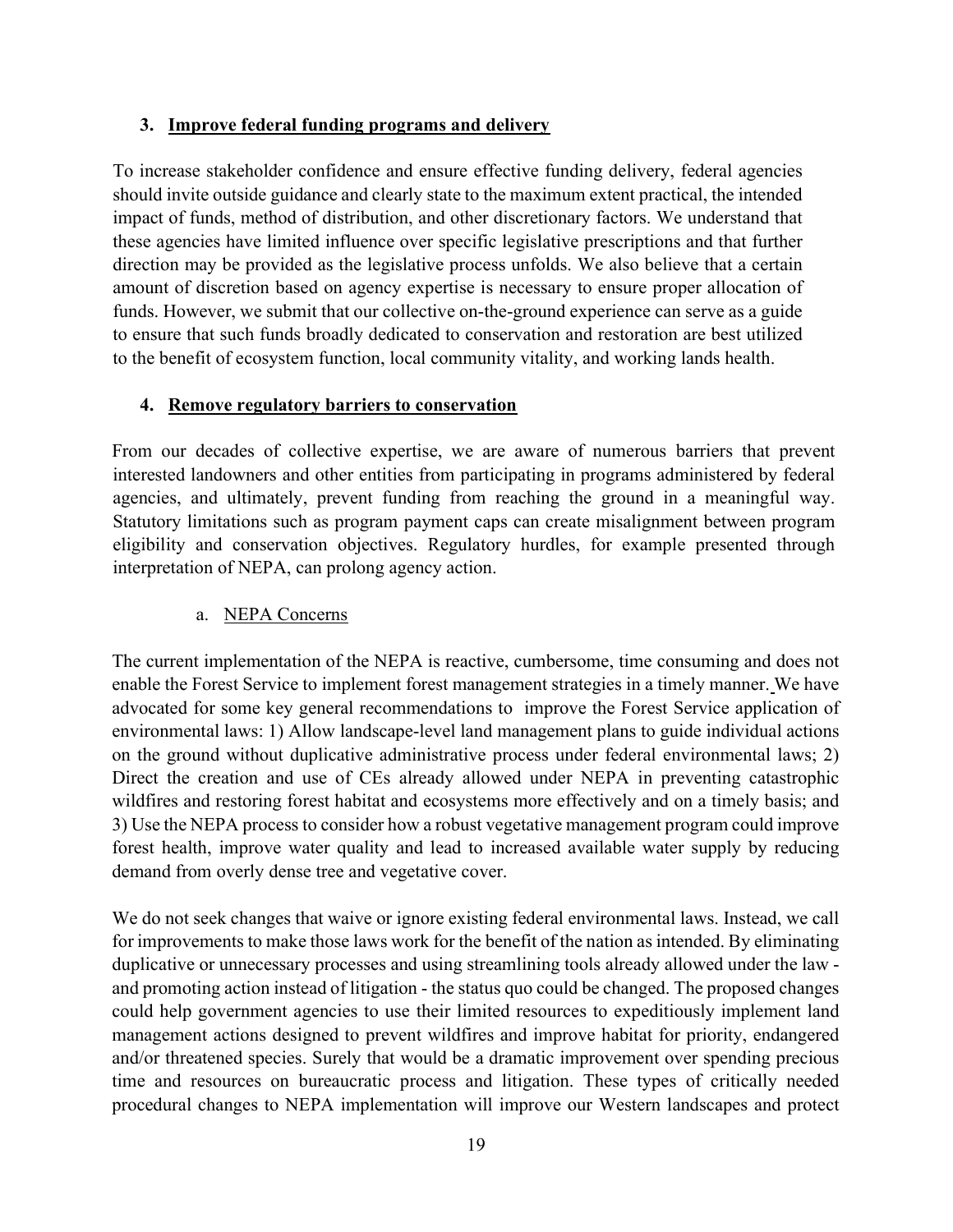our valuable water supplies from the devastating effects of wildfires. They will also allow agencies to improve habitat, restore ecosystems for the benefit of federally important species and allow continued agricultural use of our public lands.

The Forest Service three years ago proposed revisions to its NEPA procedures with the goal of increasing efficiency of environmental analysis while meeting NEPA's requirements. We supported these proposed changes to NEPA, many of which were based on adding or expanding existing CEs. At the time, it was estimated that on average, an environmental assessment took 687 days to complete. Average time to complete a CE was just 206 days. By using the new CEs in the proposed rule, the Forest Service could potentially complete NEPA analyses between 30 and 480 days earlier on applicable projects.

One of the ways to protect agency credibility in the use of CE's is to include an explicit provision that the agency will reopen the CE decision if changed circumstances or new information militate such an action. The Federal Energy Regulatory Commission (FERC) has had such a provision (called a "reopener" by FERC) for many years in its NEPA regulations and this has aided FERC in its administration of NEPA. Such a "reopener" provision is so attractive Reclamation's similar provision prompted Congress to direct Reclamation to use its CE process in administering the 2013 Reclamation Small Conduit Hydropower Development and Rural Jobs Act, P.L. 113-24.

Increasing the efficiency of environmental analysis would enable the Forest Service to do more to increase the health and productivity of our national forests and grasslands and be more responsive to requests for goods and services. The Forest Service's goal should be to complete project decision making in a timelier manner, improve or eliminate inefficient processes and steps, and, where appropriate, increase the scale of analysis and the number of activities in a single analysis and decision. Improving the efficiency of environmental analysis and decision making will ensure that lands and watersheds are sustainable, healthy, and productive; mitigate wildfire risk; and contribute to the economic health of rural communities through use and access opportunities.

### b. Candidate Conservation Agreements with Assurances and Safe Harbor Agreement

Federal agency staff capacity and siloed communication structures also present very tangible hindrances to effective program implementation on the ground and further complicate already complex processes. For example, Candidate Conservation Agreements with Assurances and Safe Harbor Agreements can serve as useful tools to ensure that landowners' efforts to conserve and recover at-risk and listed species do not put them in jeopardy of further regulatory restrictions as a result of their conservation actions. However, these agreements are time consuming and sometimes costly to landowners to develop. Beyond agreement development though, the cost of ongoing implementation, monitoring and reporting is largely unaccounted for and often falls on landowners, the state or other agreement holders. There are certain funds that can provide costshare assistance in developing these agreements, but ongoing support for implementation, monitoring, management and stewardship remains a gap and presents a hurdle to the long-term success of conservation objectives.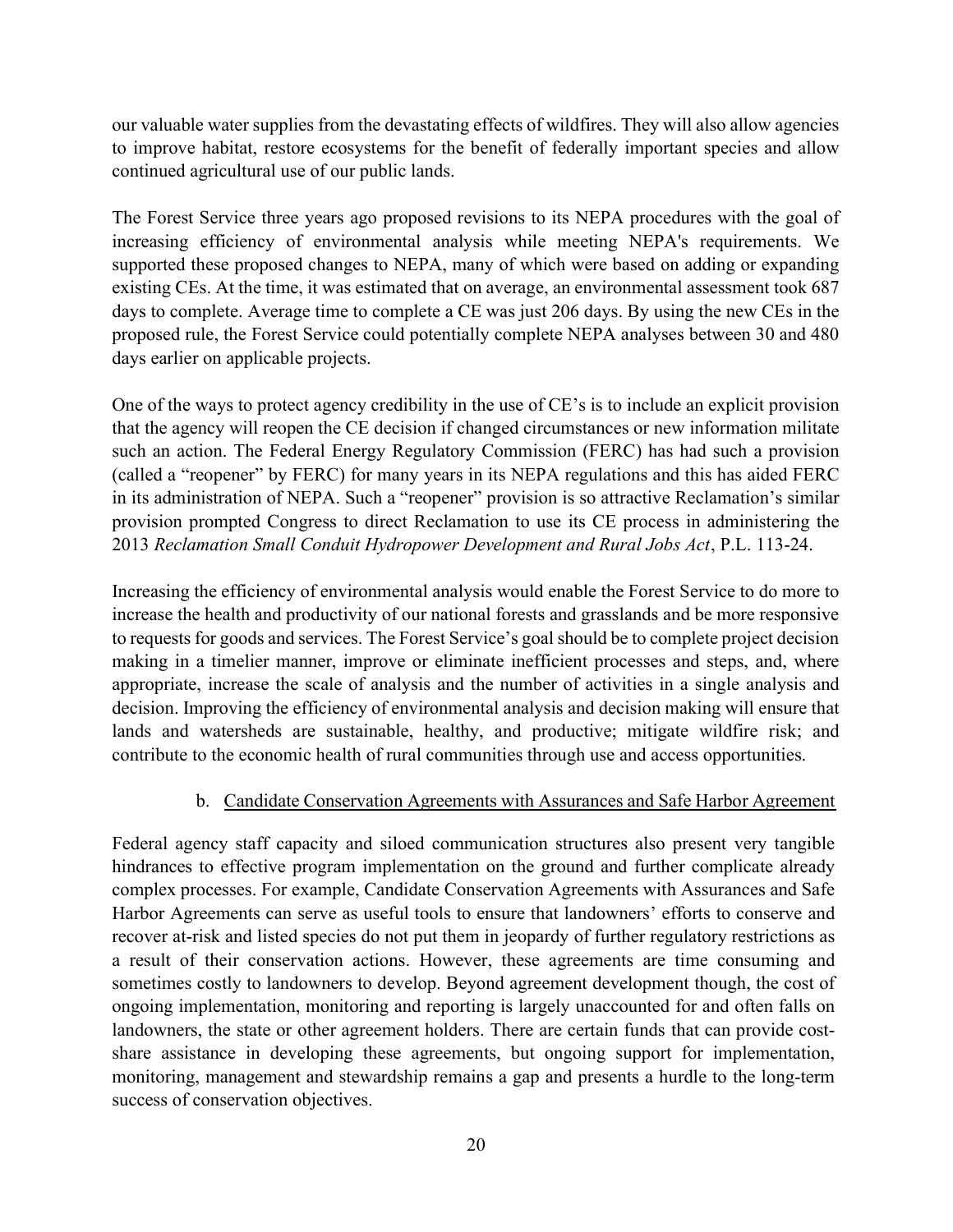### 3. Real World Success Stories

We know there's much more that needs to be done to accelerate the pace and scale of forest health and watershed resilience projects, but we're pleased that our members are on the leading edge of successful, scalable efforts in the West.

### a. North Yuba Forest Partnership

Last month, USDA announced that the North Yuba River watershed in Northern California will be one of the first 10 landscape investments to be funded nationally through the U.S. Forest Service's Wildfire Crisis Strategy. The North Yuba landscape stretches from New Bullards Bar Reservoir in Yuba County up to the Sierra Crest along Highway 49 in Sierra County. The anticipated forest health work builds upon and scales up previously successful and innovative efforts that have already resulted in the treatment of thousands of acres of National Forest lands in the North Yuba River watershed, including work financed through the utilization of a groundbreaking, public-private financing tool called the Forest Resilience Bond (FRB).

Launched earlier this year, the strategy outlines the need to treat up to an additional 20 million acres on national forest lands and up to an additional 30 million acres of other federal, state, Tribal, private and family lands over the next decade. The partnership is using the latest science to integrate multiple stakeholder priorities into projects with the objective of accomplishing forest restoration and wildfire risk reduction at a landscape scale. Partnership activities include meadow restoration, ecological thinning of forest density and prescribed fire.

The North Yuba Forest Partnership (NYFP), of which Yuba Water Agency (a Family Farm Alliance member) is a founding member, is a diverse group of nine organizations passionate about forest health and the resilience of the North Yuba River that shares the ambitious goal of implementing forest restoration across 275,000 acres of the watershed. Founded in 2019, members of the NYFP include Blue Forest Conservation, the National Forest Foundation, the Tahoe National Forest, Yuba Water Agency, the South Yuba River Citizens League, Sierra County, the Camptonville Community Partnership, Nevada City Rancheria, and The Nature Conservancy. By mitigating the risk of high-intensity wildfire and restoring forest health, the NYFP will protect a variety of vital resources, including wildlife habitat, water supply, opportunities for recreation, as well as multiple communities.

The USDA investment will result in over \$25 million in additional federal IIJA funding for the Partnership's work over the next three fiscal years and almost 17,000 additional acres of forested watershed lands treated. Last month USDA awarded the Partnership an additional \$3 million for this year as one of 15 projects selected nationwide under the Collaborative Forest Landscape Restoration Program. The Partnership's work demonstrates that comprehensive and collaborative approaches can help us tackle even the toughest natural resource issues.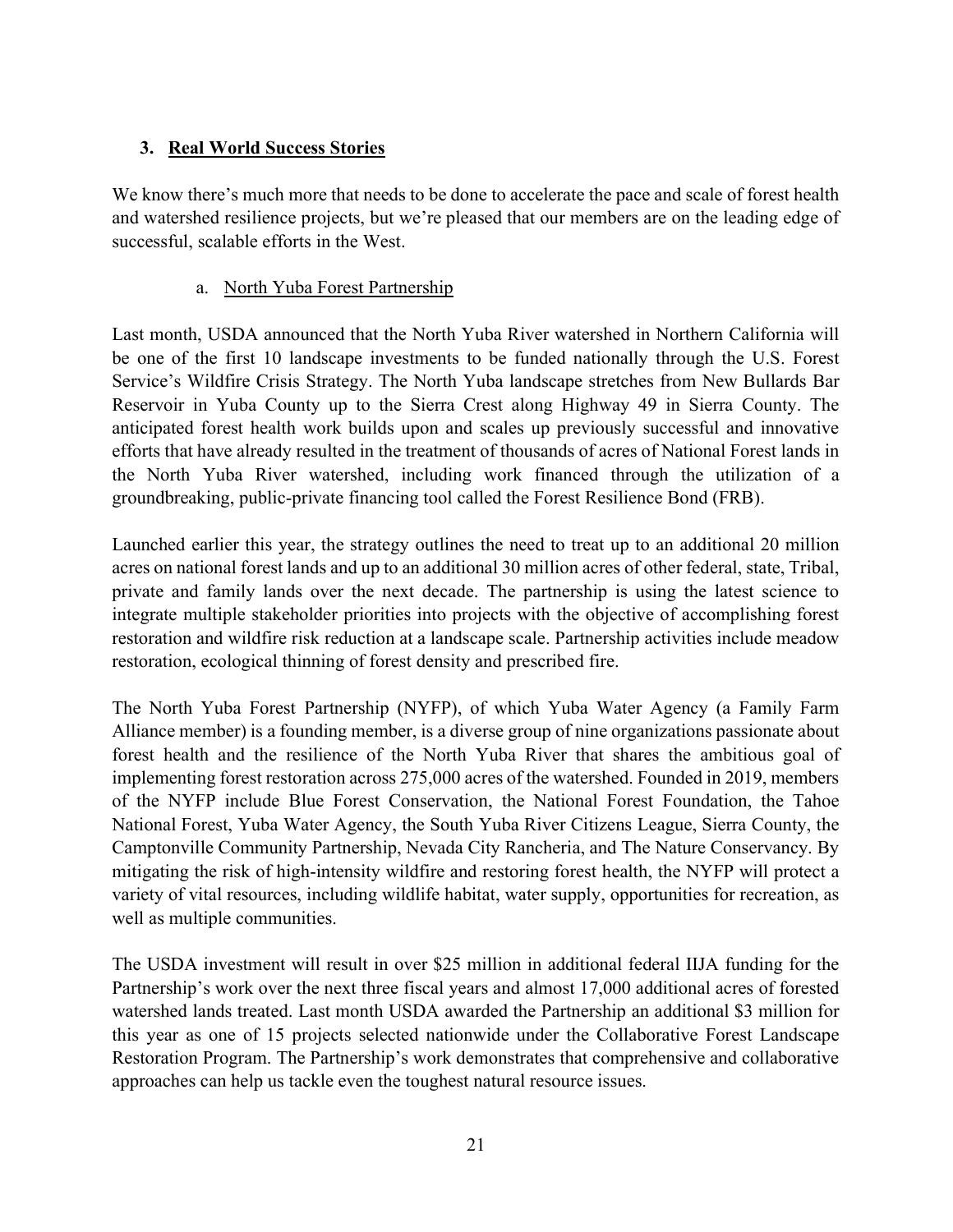### a. Headwaters of the Colorado River Project

My family is helping to lead an effort to design a comprehensive, multistakeholder, large landscape initiative to restore two severely degraded (non-functioning) 50,000-acre watersheds; one in the Medicine Bow National Forest in Wyoming and a second in the Routt National Forest in Colorado. Our vision is to restore two forested rangelands to a resilient state that filters and stores water, produces protein, sustains wildlife and fisheries, sinks carbon, produces renewable energy feedstocks and enables economically viable rural communities to thrive.

The Little Snake River Watershed is a fascinating combination of a functioning conservation district that has a 30-year record of nationally recognized river restoration, grazing habitat enhancement, fish passage, and migratory bird habitat enhancement projects. Our team is designing a plan to implement an integrated, multidisciplined and multilevel watershed enhancement project that will demonstrate how collaborative and cooperative restoration efforts can be carried out at scale and replicated in watersheds across the West.

Men and women like my family, who live and work in the forests have up-close and personal experiences and observations upon which they formulate their assessment of the conditions in these forests. We view the watersheds and assess their functionality as intact, interconnected ecosystems. In our view, the forested watersheds are in a state of dramatic decline as a result of decades of siloed, top-down management, litigation that has prevented many pragmatic enhancement and restoration initiatives from moving forward. Climate change has further taken a major toll on the health and functionality of the watersheds.

We believe it is time for a new way forward, one that would be characterized by large landscape scale, integrated and multidisciplinary enhancement projects guided by multistakeholder collaboration.

## 5. Forest Health Action in Congress

We are pleased that there appears to be growing recognition in Congress of the importance of active forest management. There are several bills that have been introduced in this Congress, intended to facilitate responsible forest management.

One of those is the Outdoor Restoration Partnership Act, sponsored by Senator Michael Bennet (D-CO), and supported by the Family Farm Alliance. To date, Congress has failed to invest in our Western lands, undermining our economy and way of life. As a result, local governments are often left to foot the bill for conservation, restoration, and wildfire mitigation. Senator Bennet's bill would establish an Outdoor Restoration Fund to increase support for local collaborative efforts to restore forests and watersheds, reduce wildfire risk, clean up public lands, enhance wildlife habitat, remove invasive species, and expand outdoor access. It would empower local leaders by making \$20 billion directly available to state and local governments, tribes, special districts, and non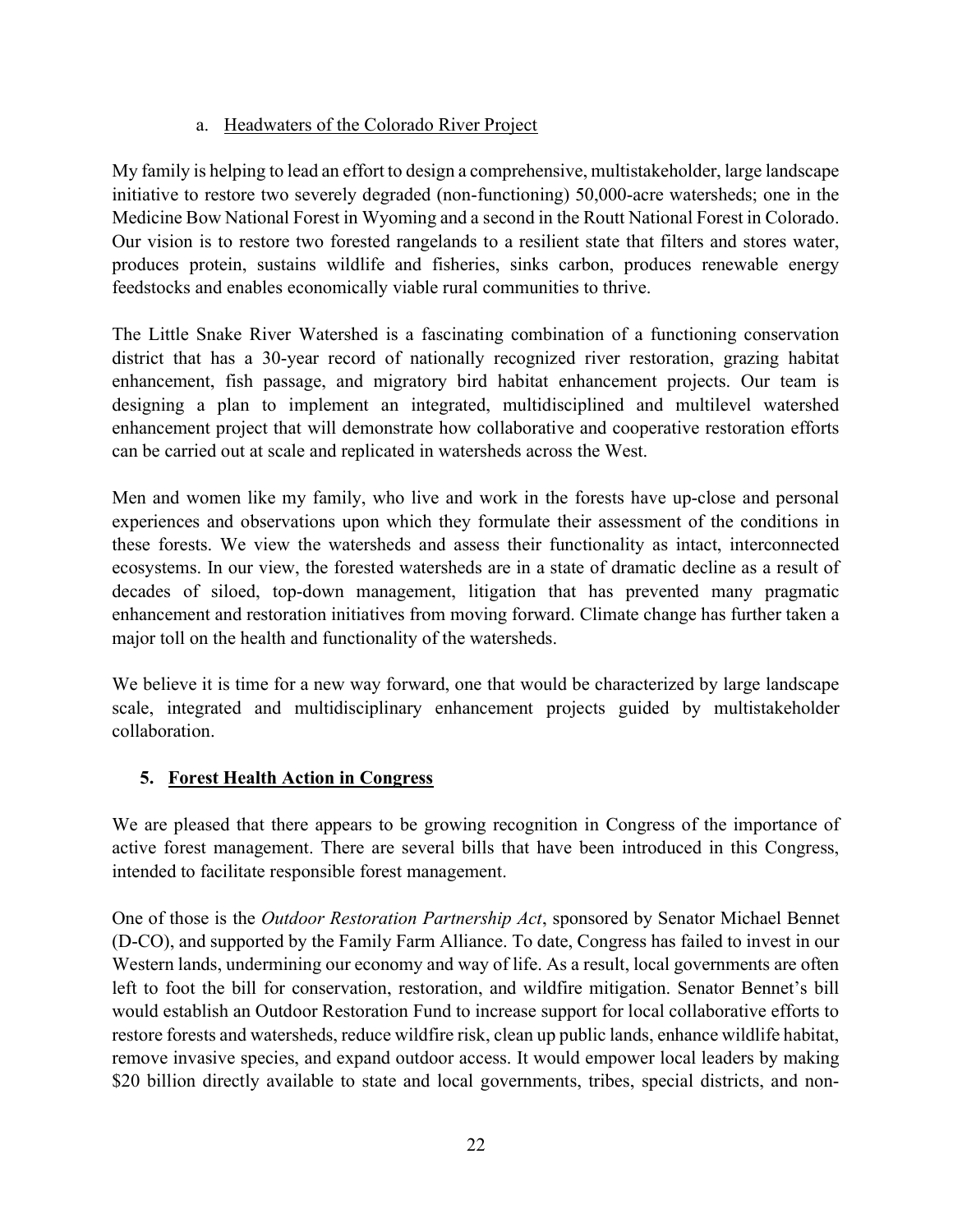profits to support restoration, resilience, and mitigation projects across public, private, and tribal lands. The bill would invest another \$40 billion in targeted projects to restore wildlife.

Another bipartisan bill would provide carbon credits to companies and other non-federal partners in exchange for thinning trees on fire-prone forests. America's Revegetation and Carbon Sequestration Act, co-sponsored by Senators John Barrasso (R-WY) and Joe Manchin (D-WV) would encourage more intensive forest management — and reforestation — through a variety of initiatives. The carbon credit idea would allow non-federal entities to be awarded carbon credits through voluntary markets in exchange for money they provide the Forest Service for projects that increase carbon sequestration.

One more important piece of legislation is the Resilient Federal Forests Act, introduced by Rep. Bruce Westerman (R-AR). This bill – supported by 85 organizations, including the Family Farm Alliance - would help address the environmental and economic threats of catastrophic wildfires.

Each of these bills is important. We hope that efforts like these will build momentum towards larger forest management reforms in subsequent bipartisan legislation.

## Conclusion

The epic drought we have been experiencing across the western United States, especially in the last three years, and other weather abnormalities are different than in the past. Our community has found that solutions are local. We find that solutions come from the land. Farmers, ranchers, foresters and fishers all across the West work in the extremes of elements and volatile weather, and we share a love of the land. We see the pressure on the land we manage and our water supplies. Sadly, strategies appear to be evolving to take water from Western farmers, from food production, and redirect it to other uses.

The revival of Colorado River and other Western watershed forests is crucial to combating the effects of climate change. By bringing together changemakers and working collaboratively, we can change the paradigm of forest management. Success will mean healthier forests, healthier wildlife populations, more prosperous and dynamic local communities, more recreation opportunities, greater economic benefits and much-needed security in our water supplies.

Balance in production and conservation is the answer to forest health.

I'm very lucky to live in a ranching and farming community in a watershed on the headwaters of the Colorado River. We have worked for 30 years on building resilience, leading to some of the most significant watershed restoration and agricultural productivity projects in the country, as we work with federal and state partners to manage our land for multiple outcomes- protein production, fisheries, wildlife, healthy forests and vibrant rural economies.